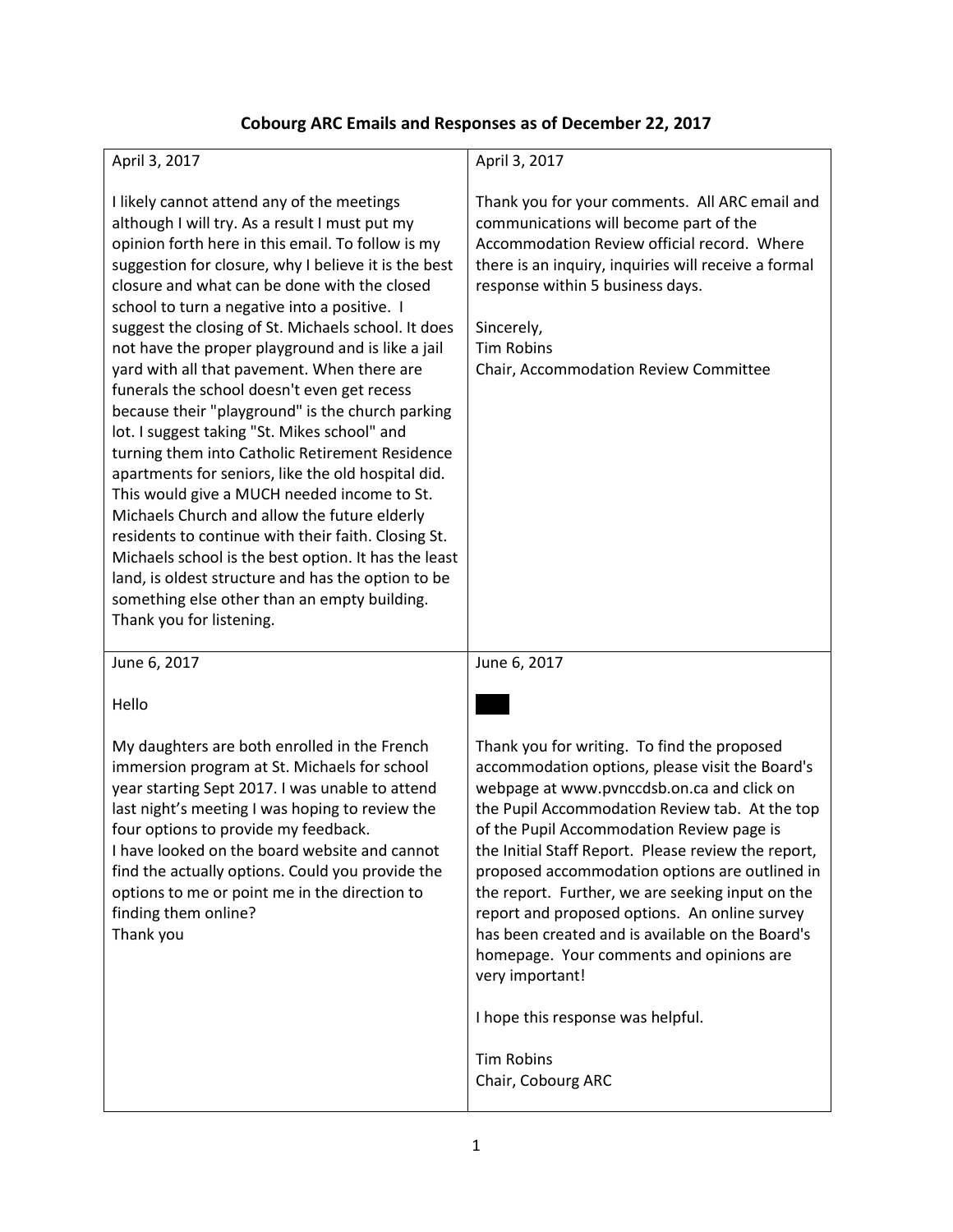### November 21, 2017

I have grown up in this community and now send my children to Notredame because of the supportive and healthy community that exists there. We chose Notredame (by choosing a home within the school boundaries) because it is a K to 8 school, where our children could develop friendships and continue with these friendships until grade 8. It is extremely upsetting that the boundaries for notredame would change. I am to blame for not being involved earlier, but quite frankly I am shocked that forcing 50 students out of their current school could be a consideration for anyone interested in the well being of children.

I look forward to hearing a response and the plans that will ensure these children will not be forced to leave their school community.

#### November 21, 2017

Thank you for your reply. My request is to have in writing that the children who are in the gray zone will not be forced to leave their school and will have busing as per the current policy, for the duration of their education until grade 8.

I would also like to be sure that notes will formally be sent to all families involved and in this gray zone so they are aware of the planned boundary changes. Currently the 5 families I have reached out to inform them of this plan were completely unaware of the planned changes.

Thank you,

## November 22, 2017

# Dear Stephanie

Thank you for writing to the Cobourg ARC email and expressing your comments on the proposed accommodation plans for Cobourg Catholic Elementary Schools. As you have indicated, during the Cobourg Catholic Elementary School Accommodation Review Public Meeting held on November 20, 2017 at St. Michael Catholic Elementary School, staff presented the proposed recommendations relating to the Accommodation Review. The proposed recommendation is to close St. Michael Catholic Elementary School and to relocate the French Immersion program at St. Michael Catholic Elementary School to create a dual track English/French Immersion program at Notre Dame Catholic Elementary school pending capital upgrades at Notre Dame Catholic Elementary Schools. In doing so, the Board must ensure that all schools are fully utilized and, as such, a proposed boundary change for the Notre Dame and St. Joseph Catholic Elementary School is recommended. However, the public comments are very important to the Accommodation Review process and your email and this response will be brought to the attention of board staff and the Accommodation Review Committee (ARC) to see if a solution can be determine to address the current students and families affected by this proposed boundary change. Please keep in mind that the proposed accommodation plans are being brought to the Board of Trustees on January 23, 2018 through the Final Staff Report. The Board of Trustees will be hearing from delegations at a Special Board meeting on February 7, 2018 and will vote on the recommendations in the Final Staff Report at a Board meeting on February 27, 2018. Further, the proposed recommendations are also be subject to the Ministry of Education approving Capital funding for required school building replacement or enhancements to Notre Dame Catholic Elementary School. As such, the proposed recommendations and boundary changes will not occur until approvals and capital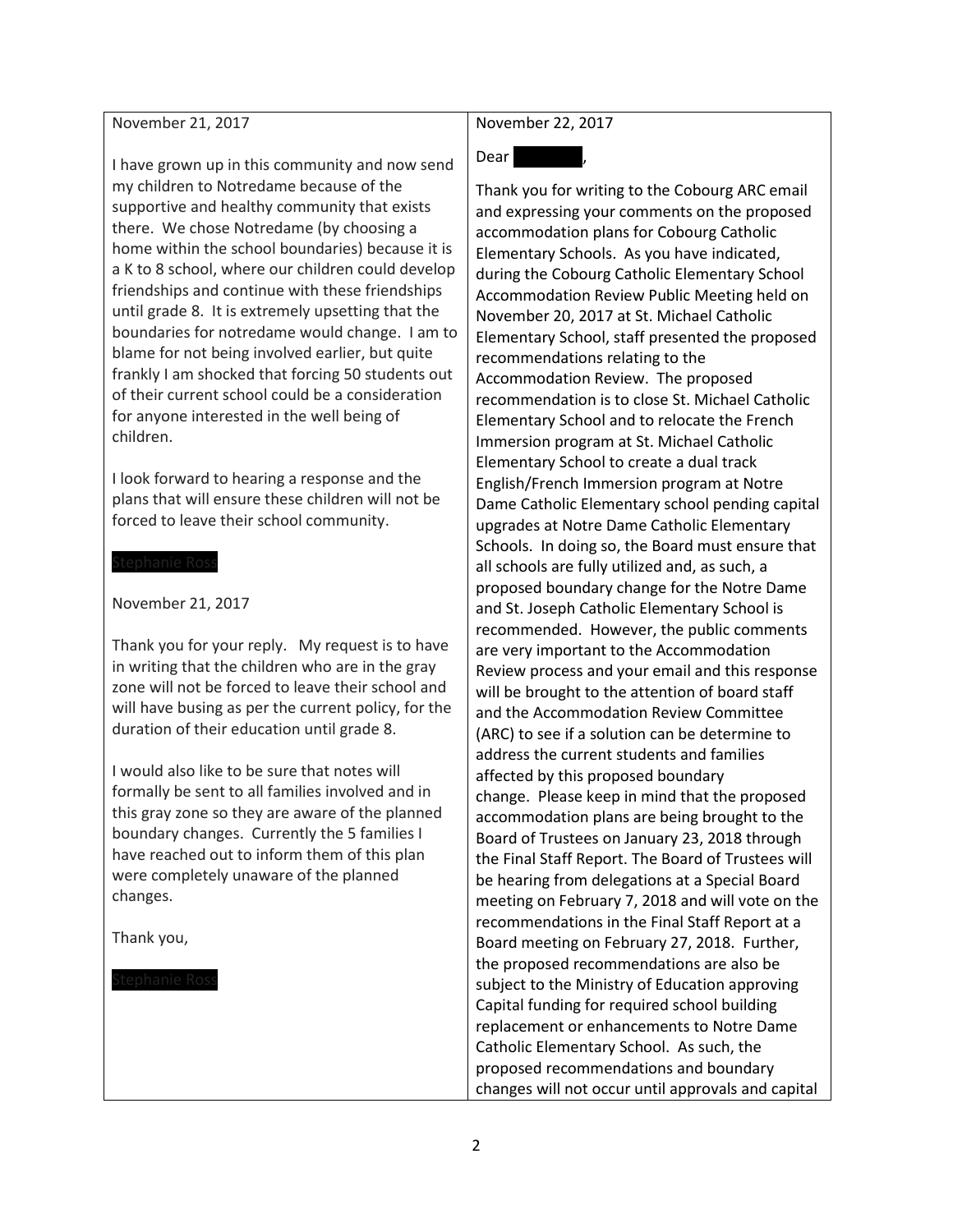|                                                                                                                          | improvements are complete which may be at a<br>minimum three (3) years plus before occurring.<br>I hope this reply is helpful.<br>This email will be shared with the<br>Accommodation Review Committee and will<br>become part of the official record.                                                                                                        |
|--------------------------------------------------------------------------------------------------------------------------|---------------------------------------------------------------------------------------------------------------------------------------------------------------------------------------------------------------------------------------------------------------------------------------------------------------------------------------------------------------|
|                                                                                                                          | Please continue to monitor the Board's ARC<br>webpage for updates at www.pvnccdsb.on.ca or<br>attend any of the upcoming public meetings.                                                                                                                                                                                                                     |
|                                                                                                                          | Respectfully,                                                                                                                                                                                                                                                                                                                                                 |
|                                                                                                                          | <b>Tim Robins</b>                                                                                                                                                                                                                                                                                                                                             |
|                                                                                                                          | Chair, Cobourg ARC                                                                                                                                                                                                                                                                                                                                            |
|                                                                                                                          |                                                                                                                                                                                                                                                                                                                                                               |
|                                                                                                                          | November 22, 2017                                                                                                                                                                                                                                                                                                                                             |
|                                                                                                                          | Dear                                                                                                                                                                                                                                                                                                                                                          |
|                                                                                                                          | Thank you for writing to the Cobourg ARC email<br>and expressing your comments on the proposed<br>accommodation plans for Cobourg Catholic<br>Elementary Schools. Your request will be<br>forwarded to Board staff for consideration. This<br>email will be shared with the Accommodation<br>Review Committee and will become part of the<br>official record. |
|                                                                                                                          | Respectfully,                                                                                                                                                                                                                                                                                                                                                 |
|                                                                                                                          | <b>Tim Robins</b>                                                                                                                                                                                                                                                                                                                                             |
|                                                                                                                          | Chair, Cobourg ARC                                                                                                                                                                                                                                                                                                                                            |
|                                                                                                                          |                                                                                                                                                                                                                                                                                                                                                               |
| November 21, 2017                                                                                                        | November 22, 2017                                                                                                                                                                                                                                                                                                                                             |
| All quoted from reference below                                                                                          | Dear                                                                                                                                                                                                                                                                                                                                                          |
| "French immersion-meant to inspire national<br>unity-has turned into an elitist, divisive and<br>deeply troubled system" | Thank you for writing to the Cobourg ARC email<br>and for sharing this information. This email will<br>be shared with the Accommodation Review<br>Committee and will become part of the official<br>record.                                                                                                                                                   |
| "which have come to be seen by many as a free<br>private school within the public school system"                         | Respectfully,                                                                                                                                                                                                                                                                                                                                                 |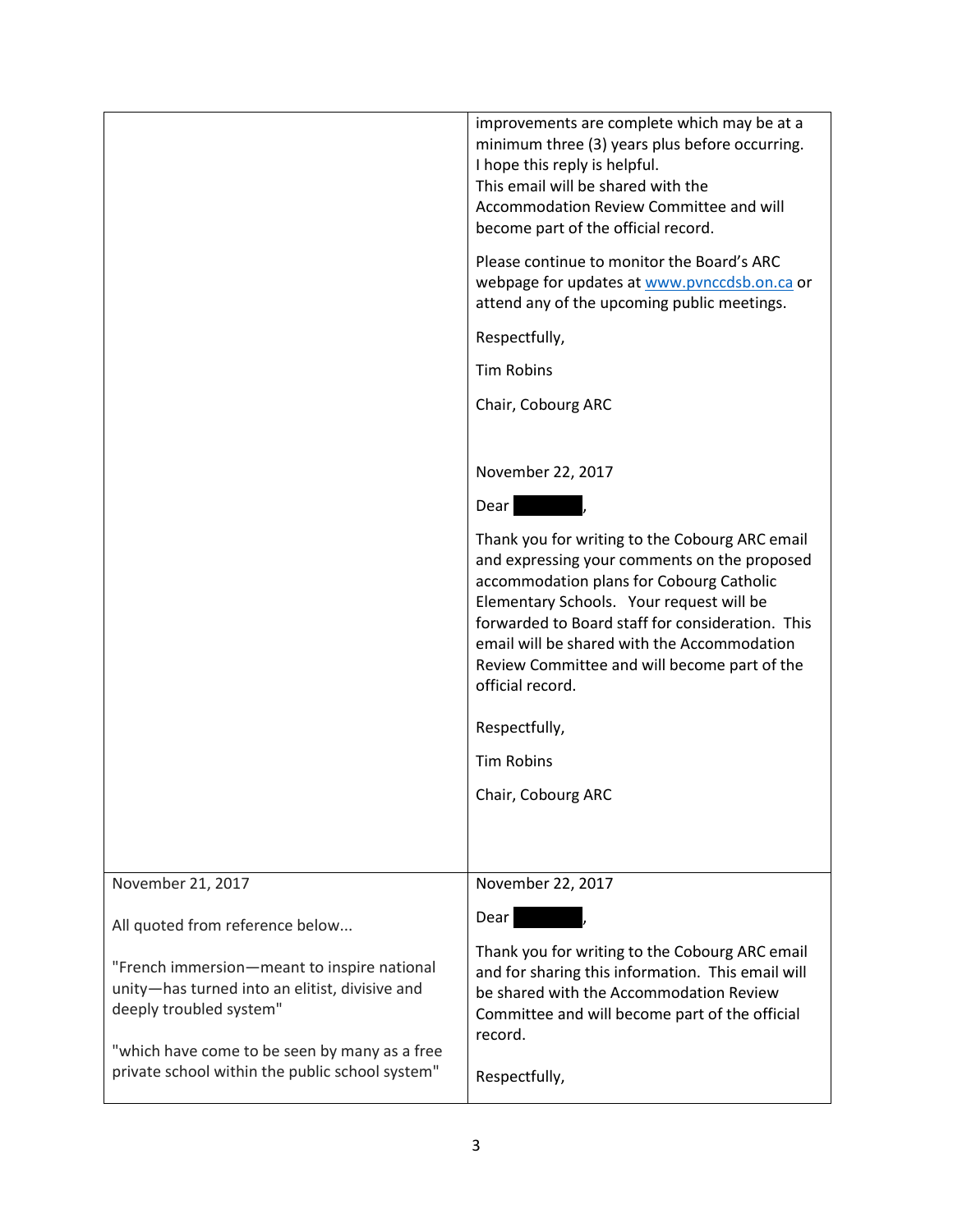| "In reality, it has become an elitist, overly<br>restrictive system, geared to benefit a certain                                                                                                                                                                                                                                                                                                                                                                                                                                                                                                                                                                                                                                                                                          |                                                                                                                                                                                                                                                                                                                                                                                                                                                                                                                            |
|-------------------------------------------------------------------------------------------------------------------------------------------------------------------------------------------------------------------------------------------------------------------------------------------------------------------------------------------------------------------------------------------------------------------------------------------------------------------------------------------------------------------------------------------------------------------------------------------------------------------------------------------------------------------------------------------------------------------------------------------------------------------------------------------|----------------------------------------------------------------------------------------------------------------------------------------------------------------------------------------------------------------------------------------------------------------------------------------------------------------------------------------------------------------------------------------------------------------------------------------------------------------------------------------------------------------------------|
| type of student"                                                                                                                                                                                                                                                                                                                                                                                                                                                                                                                                                                                                                                                                                                                                                                          | <b>Tim Robins</b>                                                                                                                                                                                                                                                                                                                                                                                                                                                                                                          |
| "Even reading scores in English are significantly<br>higher for French immersion students than non-<br>immersion students, according to a 2004 study,<br>which noted the higher socio-economic<br>background of French immersion students alone<br>could not account for the stark difference."                                                                                                                                                                                                                                                                                                                                                                                                                                                                                           | Chair, Cobourg ARC                                                                                                                                                                                                                                                                                                                                                                                                                                                                                                         |
| "The immersion program creates division along<br>lines of gender, social class and special needs<br>students, wrote a 2008 study from the Canadian<br>Research Institute for Social Policy looking at<br>French immersion in New Brunswick. Girls are<br>more likely to be enrolled than boys and the<br>French stream has fewer kids in need of extra<br>help. All things being equal in New Brunswick,<br>every class-French or English-should have 3.4<br>students with special needs. But when a school<br>offered French immersion, the average number<br>of special needs students ending up in the English<br>stream was 5.7. This kind of segregation is not<br>unique to that province."<br>http://www.macleans.ca/education/just-say-<br>non-the-problem-with-french-immersion/ |                                                                                                                                                                                                                                                                                                                                                                                                                                                                                                                            |
| November 22, 2017                                                                                                                                                                                                                                                                                                                                                                                                                                                                                                                                                                                                                                                                                                                                                                         | November 23, 2017                                                                                                                                                                                                                                                                                                                                                                                                                                                                                                          |
| To Whom it May Concern,                                                                                                                                                                                                                                                                                                                                                                                                                                                                                                                                                                                                                                                                                                                                                                   |                                                                                                                                                                                                                                                                                                                                                                                                                                                                                                                            |
| On November 20 <sup>th</sup> I attended a meeting at St<br>Michaels school which was to be an<br>Accommodation Review for merging the Catholic<br>schools in Cobourg and building a new school in<br>our community. I have loosely followed the<br>newsletters that have come home on this subject<br>and thought it would be prudent to attend this<br>meeting to see what was proposed.<br>You can imagine my surprise when I found out<br>that with this process my children and home                                                                                                                                                                                                                                                                                                  | Thank you for writing to the Cobourg ARC email<br>and expressing your comments on the proposed<br>accommodation plans for Cobourg Catholic<br>Elementary Schools.<br>Your suggestions on clarifying the boundary<br>impact on students is appreciated and will be<br>considered in the future. In terms of the current<br>process, at Public Meeting #1 held in June 5, 2017<br>members of the public, who attended the<br>meeting, were provided with a complete review<br>of the Initial Staff Report (ISR) and proposed |
| address are allocated to a "grey zone" in which<br>we are to be displaced from our current School,<br>Notre Dame and moved along with 50 other<br>students to St Josephs.                                                                                                                                                                                                                                                                                                                                                                                                                                                                                                                                                                                                                 | accommodation options which included a review<br>of the proposed boundaries. Further, the ISR has<br>been posted on the Board's webpage                                                                                                                                                                                                                                                                                                                                                                                    |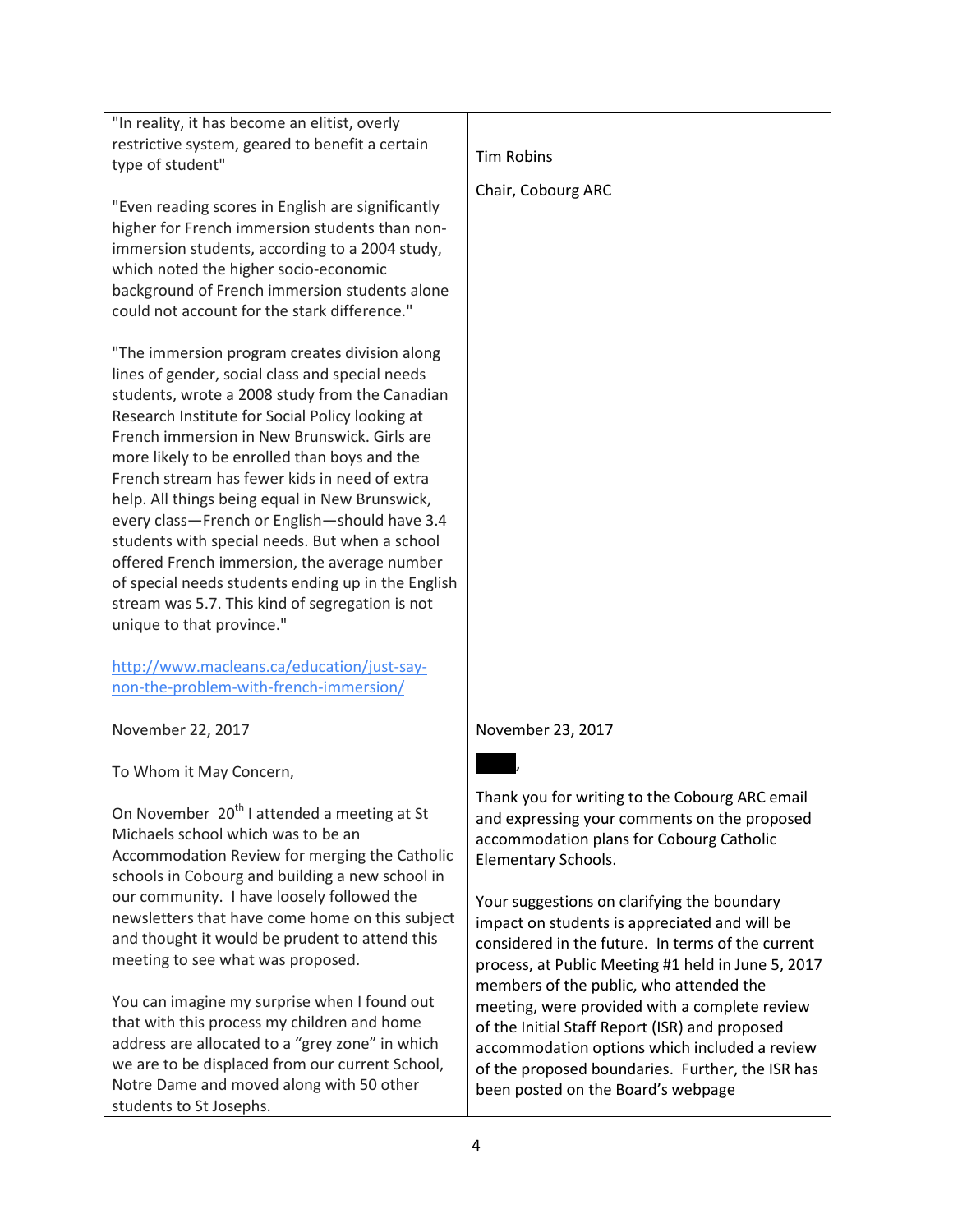Two things have me bothered.

The first is that communication around this subject has not been clear. While I understood that an amalgamation of schools was happeningnowhere until this meeting was it mentioned that boundaries are changing and that my children would be displaced from the school they call home. Communication should include in bold that boundaries are changing and families will be affected along with the map of the "gray zone" If you are not clear in your communication with the families of the affected schools and " gray zone" then you will not get the feedback or early involvement from the families in the community especially those affected.

Secondly, the thought of my children being forced from our school is unsatisfactory. When we moved to Cobourg with three young children we actively sought out an address that would enable our family to attend Notre Dame. We have been a part of this school for 10 years and should continue to be a part of this school for 4 more years until my youngest graduates. Although I am concerned for all displaced children in the gray zone, my priority are my own children. To have them uprooted in their intermediate years, potentially Grade 7 and 8 is unacceptable. Childhood at best is stressful and to tell a child they are forced to attend a new school while all their friends get to stay together is something I will not stand for. We picked Notre Dame school not only for our children but also for the fact that my two sisters and 2 cousins have kids at this school. These relatives are peer support for my children and also peer support for me and my husband. As working parents, we rely on the fact that I have family to help with our kids and my family in turn, rely on us. We are very happy with Notre Dame and would like to stay.

There are three solutions that I can suggest off the top of my head.

1. Please have my children grandfathered

at [www.pvnccdsb.on.ca](http://www.pvnccdsb.on.ca/) since the March 28, 2017 Board of Trustees approval to proceed with the Accommodation Review.

Your suggestions on grandfathering and the sizing of the new school will be brought to the attention of Board staff for consideration.

This email will be shared with the Accommodation Review Committee and will become part of the official record.

Please continue to monitor the Board's ARC webpage for updates at [www.pvnccdsb.on.ca](http://www.pvnccdsb.on.ca/) or attend any of the upcoming public meetings.

Respectfully,

Tim Robins

Chair, Cobourg ARC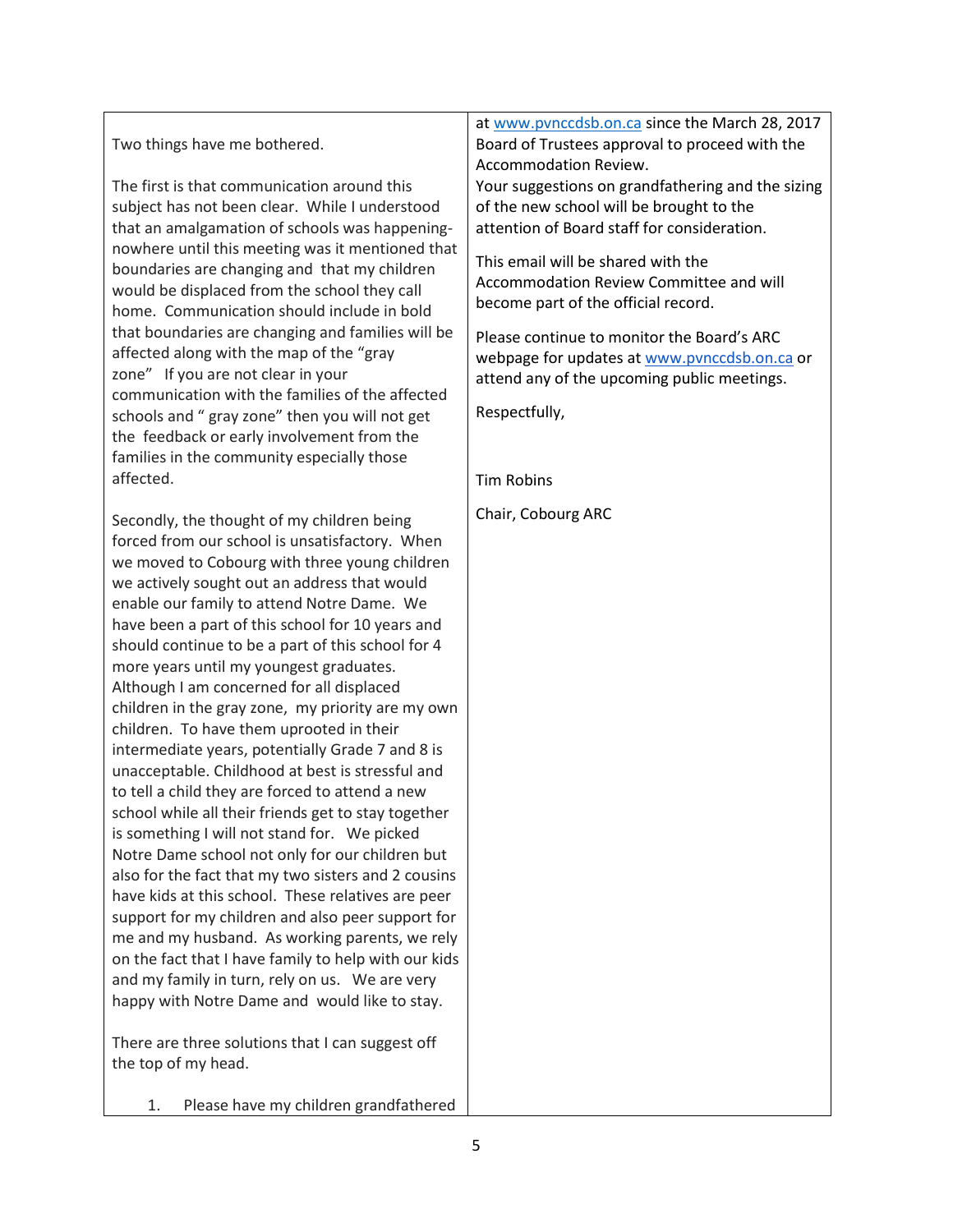| implementing the gray zone for new families<br>of school aged children.<br>Consider building a bigger school so no<br>2.<br>children are forcibly moved from Notre<br>Dame<br>3.<br>Consider making St Josephs a French<br>only school thus eliminating a two tiered<br>system at Notre Dame which potentially<br>affects one school not two schools.                                                                                                                                                                                                                                                                                                                                                                                                                                                 |                                                                                                                                                                                                                                                                                                                                                                                                                                                                                                                                                                                                                                                                                                                                                                             |
|-------------------------------------------------------------------------------------------------------------------------------------------------------------------------------------------------------------------------------------------------------------------------------------------------------------------------------------------------------------------------------------------------------------------------------------------------------------------------------------------------------------------------------------------------------------------------------------------------------------------------------------------------------------------------------------------------------------------------------------------------------------------------------------------------------|-----------------------------------------------------------------------------------------------------------------------------------------------------------------------------------------------------------------------------------------------------------------------------------------------------------------------------------------------------------------------------------------------------------------------------------------------------------------------------------------------------------------------------------------------------------------------------------------------------------------------------------------------------------------------------------------------------------------------------------------------------------------------------|
| At the meeting I was assured the board would<br>listen to my concerns and advocate for my<br>children. I expect nothing less. I look forward to<br>a positive outcome to this very contentious issue.                                                                                                                                                                                                                                                                                                                                                                                                                                                                                                                                                                                                 |                                                                                                                                                                                                                                                                                                                                                                                                                                                                                                                                                                                                                                                                                                                                                                             |
| Thank you.                                                                                                                                                                                                                                                                                                                                                                                                                                                                                                                                                                                                                                                                                                                                                                                            |                                                                                                                                                                                                                                                                                                                                                                                                                                                                                                                                                                                                                                                                                                                                                                             |
| ngrid MacNie<br>November 21, 2017                                                                                                                                                                                                                                                                                                                                                                                                                                                                                                                                                                                                                                                                                                                                                                     | November 23, 2017                                                                                                                                                                                                                                                                                                                                                                                                                                                                                                                                                                                                                                                                                                                                                           |
| Good Evening,                                                                                                                                                                                                                                                                                                                                                                                                                                                                                                                                                                                                                                                                                                                                                                                         |                                                                                                                                                                                                                                                                                                                                                                                                                                                                                                                                                                                                                                                                                                                                                                             |
| I recently learned that the Catholic school board<br>is considering some changes to the boundaries<br>for Notre Dame School in Cobourg. I have 3<br>children that attend Notre Dame and I have<br>learned that if these changes are made, my<br>family will be affected. I understand there are<br>complications due to the fact that there is a<br>desire to close St Michaels in Cobourg which<br>currently offers French stream. My<br>understanding is that the board wants to<br>continue to offer this two tiered system (see<br><b>Macleans Article:</b><br>http://www.macleans.ca/education/just-say-<br>non-the-problem-with-french-immersion/) which<br>could potentially displace a number of children<br>from the Notre Dame school.<br>These decisions are always difficult. However, it | Thank you for writing to the Cobourg ARC email<br>and expressing your comments on the proposed<br>accommodation plans for Cobourg Catholic<br>Elementary Schools.<br>Your suggestion relating to the communications<br>of the Accommodation Review process is<br>appreciated and will be considered in the future.<br>In terms of the current ARC process, the Board<br>has utilized a number of communication<br>strategies to help get the word out to the<br>parents, guardians and the community including<br>parent representation on the Accommodation<br>Review Committee (ARC), a dedicated ARC Board<br>Webpage, ads in the local paper, Notices going<br>home to advise Parent and Guardians of the<br>public meetings and ARC updates on the school<br>webpages. |
| would appear to me that rather than upsetting<br>one apple cart, two are now being turned over by<br>this proposal. I would ask the board to be<br>creative and work to resolve this without<br>displacing more children from their school. I                                                                                                                                                                                                                                                                                                                                                                                                                                                                                                                                                         | Further, your suggestions on grandfathering and<br>the sizing of the new school will be brought to<br>the attention of staff for consideration.                                                                                                                                                                                                                                                                                                                                                                                                                                                                                                                                                                                                                             |
| would recommend or suggest a grandfathering<br>system or simply building a bigger school. I do<br>not have all of the details as to if these ideas are                                                                                                                                                                                                                                                                                                                                                                                                                                                                                                                                                                                                                                                | I hope this reply is helpful.<br>This email will be shared with the                                                                                                                                                                                                                                                                                                                                                                                                                                                                                                                                                                                                                                                                                                         |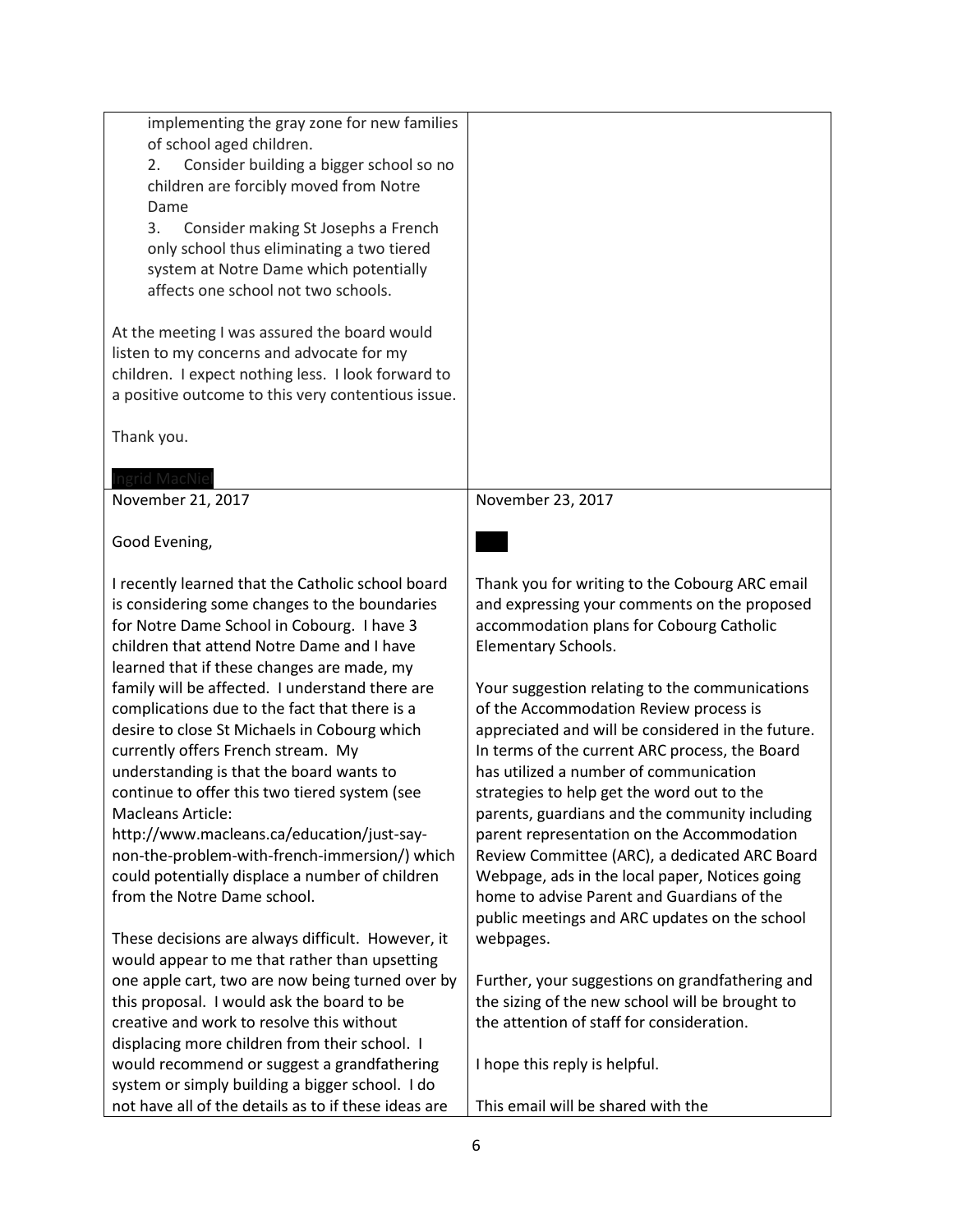possible or not, but I trust the school board can find a creative solution to this problem. My wife and I chose to live in this area because of friends our children have at Notre Dame. These are formative years for children and I do not believe it is in their best interest to move children to a new school. In some cases creating 2 large stressful events in 2 years (one to new school and then again to high school). My concern lies with my own children but the same holds true for every other student displaced.

I am disappointed that the communication around this topic has not been more clear. I did not realize the meeting entitled "Overview of ARC orientation Session" meant a school may be closing and your children may be affected. I would expect more clear communication from the board in situations such as these. These are large decisions and paperwork sent home that states "Accommodation Review" sounds more like the board is working on AODA projects rather than considering changing boundary lines. I would ask in the future, if there is a possibility that a student may be affected by an outcome such as this, please make the communication clear. I would propose something like "The School is Considering Changing Boundary Lines – This Could Affect Where Your Childs Goes To School". This type of communication would be more clear and allow parents to become involved earlier in the process.

From the people I spoke with in the last 24 hours since the meeting, its sounds as though the board is willing to listen to concerns and "not pay them lip service". I hope you are listening and I am certain that you will find a creative solution to this conundrum. I am hopeful that we can use this experience as a learning opportunity for communication in the future.

Thank you,

Accommodation Review Committee and will become part of the official record.

Please continue to monitor the Board's ARC webpage for updates at www.pvnccdsb.on.ca or attend any of the upcoming public meetings.

Respectfully,

Tim Robins Chair, Cobourg ARC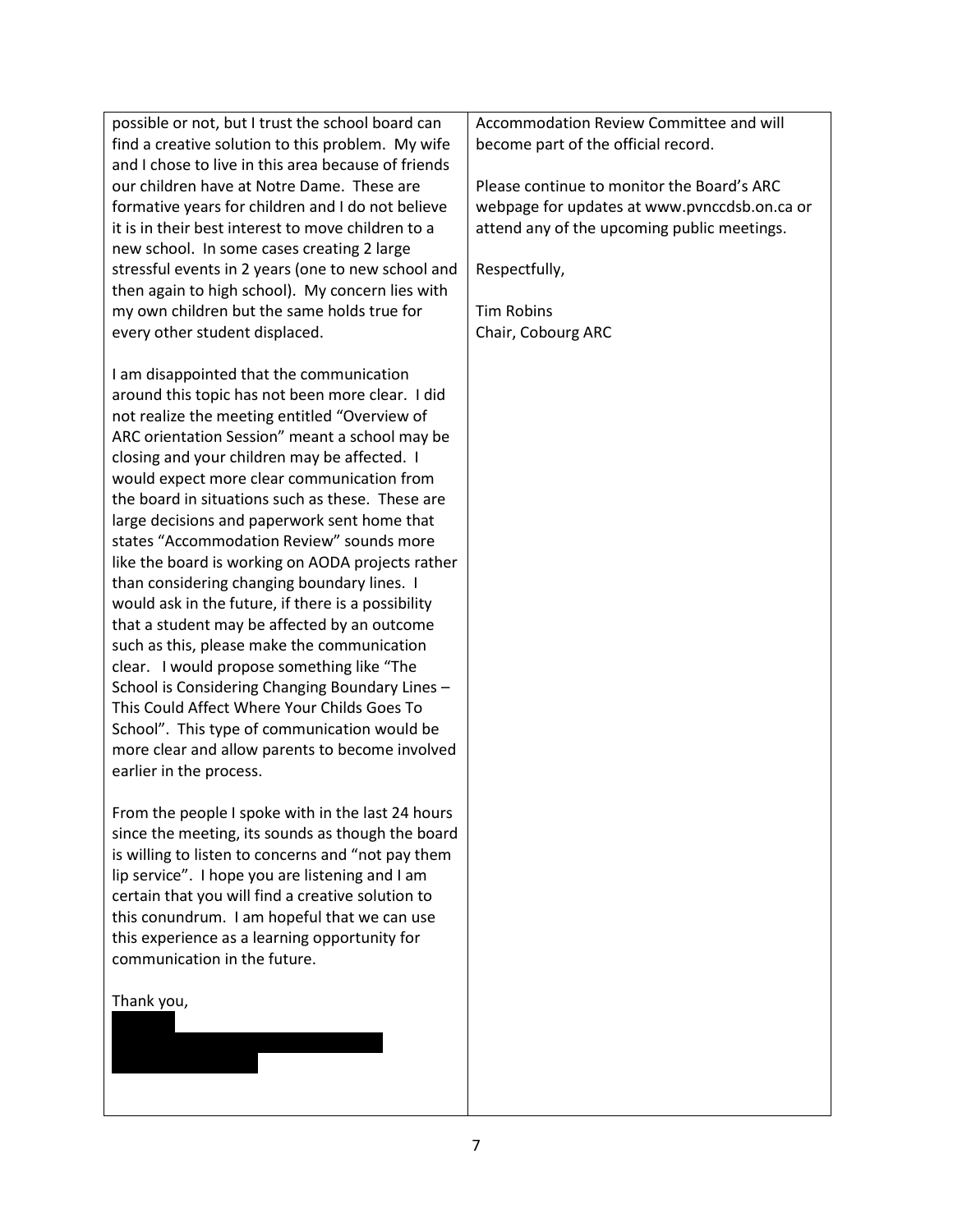November 22, 2017

Unfortunately, I was not able to make it to the public meeting on Nov 20, but I would like to voice my concern about the proposed plan.

I have three boys that go to Notre Dame, grade 1, 6 and 7. I am assuming my two oldest boys will not be affected, but my concern isn't just with my kids, it's with all of the kids that would be forced to move from Notre Dame to St Joseph. These kids have established friendships and have come to know Notre Dame as another home, where they can have fun and learn. They feel comfortable there when they are away from their parents.

I know there are many factors to look at when making this decision, but I also know that the impact on the students is the number one factor to consider. Transferring students out of Notre Dame could have a big impact on these students. St. Joseph and St. Michael students remain together with their friends, but a select number of Notre Dame students will be separated from their friends, whom they have developed great friendships with. This will have a negative impact on the students transferring as well as the friends left behind.

Please take into account this very sensitive and important part of the decision making process, as I hope that the kids are impacted the least. Please do not choose financial gain over our children's best interest. Thank you so much.

Respectfully yours,

November 23, 2017

November 23, 2017



Thank you for writing to the Cobourg ARC email and expressing your comments on the proposed accommodation plans for Cobourg Catholic Elementary Schools and the impact on students and families.

Board staff will consider your comments.

This email will be shared with the Accommodation Review Committee and will become part of the official record.

Please continue to monitor the Board's ARC webpage for updates at www.pvnccdsb.on.ca or attend any of the upcoming public meetings.

Respectfully,

Tim Robins Chair, Cobourg ARC

November 24, 2017

Becky,

To whom this may concern

This concern isn't directly related to the new school but perhaps you could direct me to the right place if this isn't something that you have control over. I pick my girls up every day from

Thank you for writing to the Cobourg ARC email and expressing your comments and or questions relating to the proposed accommodation plans for Cobourg Catholic Elementary Schools.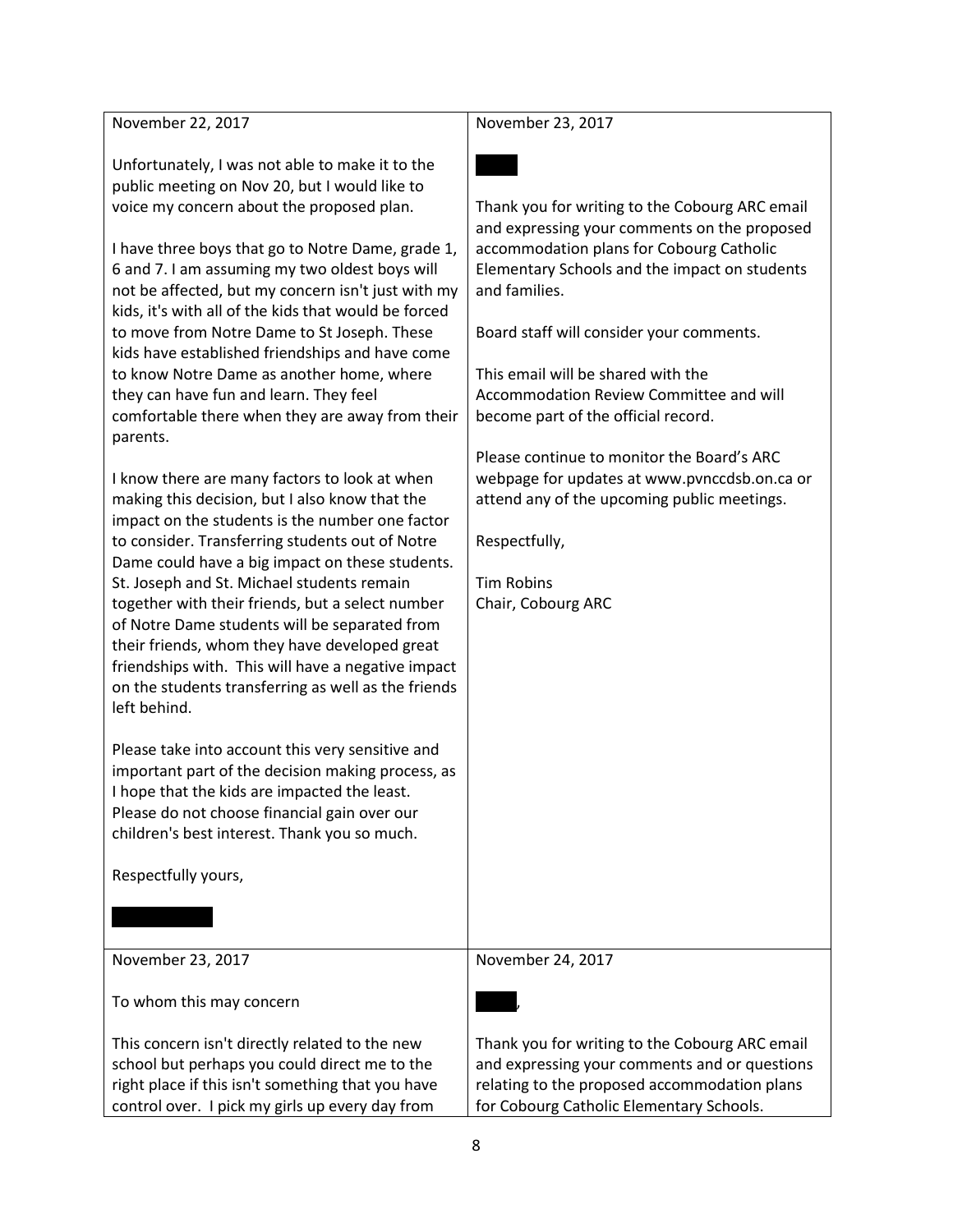| school and we walk home. We head north on<br>Burnham st. The street we have to cross is quite<br>dangerous as there is a lot of traffic and cars are<br>coming over a hill and around a curve.                                                                                                                                                                                                                                                                                                                                                                                                                                                               | We appreciate your concerns relating to traffic<br>flow around the school and the safety of children<br>and pedestrians.                                                                                                                                                                                                                                                                                                                                                                                                                                                                                    |
|--------------------------------------------------------------------------------------------------------------------------------------------------------------------------------------------------------------------------------------------------------------------------------------------------------------------------------------------------------------------------------------------------------------------------------------------------------------------------------------------------------------------------------------------------------------------------------------------------------------------------------------------------------------|-------------------------------------------------------------------------------------------------------------------------------------------------------------------------------------------------------------------------------------------------------------------------------------------------------------------------------------------------------------------------------------------------------------------------------------------------------------------------------------------------------------------------------------------------------------------------------------------------------------|
| Wondering who I could talk to about getting<br>flashing crossing lights or something to that<br>nature to alert vehicles to watch for children<br>especially during school hours. I understand there<br>is a cross walk at the south end of the school but<br>it's quite out of the way for those of us heading<br>north (And we aren't the only ones) and a long<br>way to go for little kindergarten legs.<br>A few times we've almost been hit by cars. Just<br>looking out for the safety of the children.<br>Thanks for your time                                                                                                                       | I would suggest that you contact the Town of<br>Cobourg and ask to speak from someone in<br>Planning or Traffic Control. They should be able<br>to assist.<br>I hope this reply is helpful.<br>This email will be shared with the<br>Accommodation Review Committee and will<br>become part of the official record.<br>Please continue to monitor the Board's ARC<br>webpage for updates at www.pvnccdsb.on.ca or<br>attend any of the upcoming public meetings.<br>Respectfully,<br><b>Tim Robins</b><br>Chair, Cobourg ARC                                                                                |
| November 23, 2017                                                                                                                                                                                                                                                                                                                                                                                                                                                                                                                                                                                                                                            | November 24, 2017                                                                                                                                                                                                                                                                                                                                                                                                                                                                                                                                                                                           |
| Hello. We did not know about the meeting in<br>Cobourg this week regarding moving 50 students<br>to St. Joseph's from Notre Dame in Cobourg. My<br>son is currently in grade 5 at ND and we live in<br>the "grey" area on<br>. Can we please get<br>a copy, or a referral to a website, of the minutes<br>of the meeting ad this affects my son. Will there<br>be another meeting for the parents directly<br>affected so we can ask questions? Is this decision<br>final or is it pending trustee review? What is the<br>timeline? Do we jave the option of writing to the<br>board and asking for our kuds to be<br>grandfathered to stay at ND?<br>Thanks | Thank you for writing to the Cobourg ARC email<br>and expressing your comments and or questions<br>relating to the proposed accommodation plans<br>for Cobourg Catholic Elementary Schools.<br>All information relating to the Cobourg Catholic<br>Elementary Schools Accommodation Review can<br>be found on the Board's webpage at<br>www.pvnccdsb.on.ca. Please click on the button<br>titled Pupil Accommodation Review. All future<br>meeting dates and times are listed and the<br>process the Board is undertaking following<br>Ministry of Education Guidelines and Board Policy<br>and Procedures. |
|                                                                                                                                                                                                                                                                                                                                                                                                                                                                                                                                                                                                                                                              | Staff are working on a detailed Town of Cobourg<br>proposed boundary map to be presented at the<br>next ARC Working Meeting (December 18, 2017)<br>and uploaded on the ARC webpage.                                                                                                                                                                                                                                                                                                                                                                                                                         |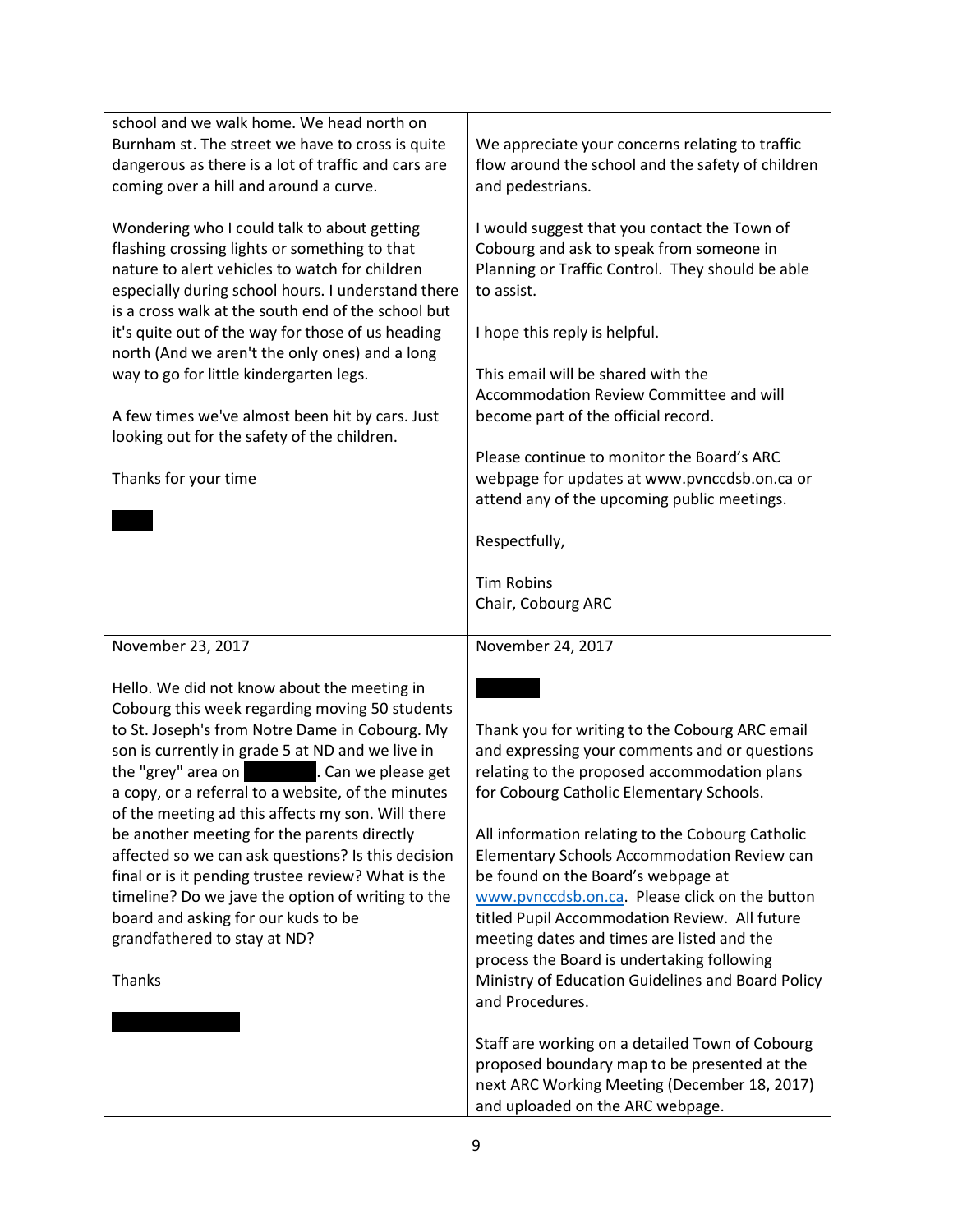|                                                                                                                                                     | Your suggestions on grandfathering students will<br>be brought to the attention of staff for<br>consideration.<br>I hope this reply is helpful.<br>This email will be shared with the<br>Accommodation Review Committee and will<br>become part of the official record.<br>Please continue to monitor the Board's ARC<br>webpage for updates at www.pvnccdsb.on.ca or<br>attend any of the upcoming public meetings.<br>Respectfully,                                                                                                                                                                                                                                                                                                                          |
|-----------------------------------------------------------------------------------------------------------------------------------------------------|----------------------------------------------------------------------------------------------------------------------------------------------------------------------------------------------------------------------------------------------------------------------------------------------------------------------------------------------------------------------------------------------------------------------------------------------------------------------------------------------------------------------------------------------------------------------------------------------------------------------------------------------------------------------------------------------------------------------------------------------------------------|
|                                                                                                                                                     | <b>Tim Robins</b><br>Chair, Cobourg ARC                                                                                                                                                                                                                                                                                                                                                                                                                                                                                                                                                                                                                                                                                                                        |
| November 23, 2017<br>What students will be affected. My children who<br>attend notre dame live<br>Cobourg.<br>When is this effective?<br>Thank you. | November 24, 2017<br>Thank you for writing to the Cobourg ARC email<br>and expressing your comments and or questions<br>relating to the proposed accommodation plans<br>for Cobourg Catholic Elementary Schools.<br>All information relating to the Cobourg Catholic<br>Elementary Schools Accommodation Review can<br>be found on the Board's webpage at<br>www.pvnccdsb.on.ca. Please click on the button<br>titled Pupil Accommodation Review. Please<br>review the Initial Staff Report for specific details<br>relating to street addresses and the proposed<br>boundary map. All future meeting dates and<br>times are listed and the process the Board is<br>undertaking following Ministry of Education<br>Guidelines and Board Policy and Procedures. |
|                                                                                                                                                     | Staff are working on a detailed Town of Cobourg<br>proposed boundary map to be presented at the<br>next ARC Working Meeting (December 18, 2017)<br>and uploaded on the ARC webpage.<br>I hope this reply is helpful.<br>This email will be shared with the<br>Accommodation Review Committee and will                                                                                                                                                                                                                                                                                                                                                                                                                                                          |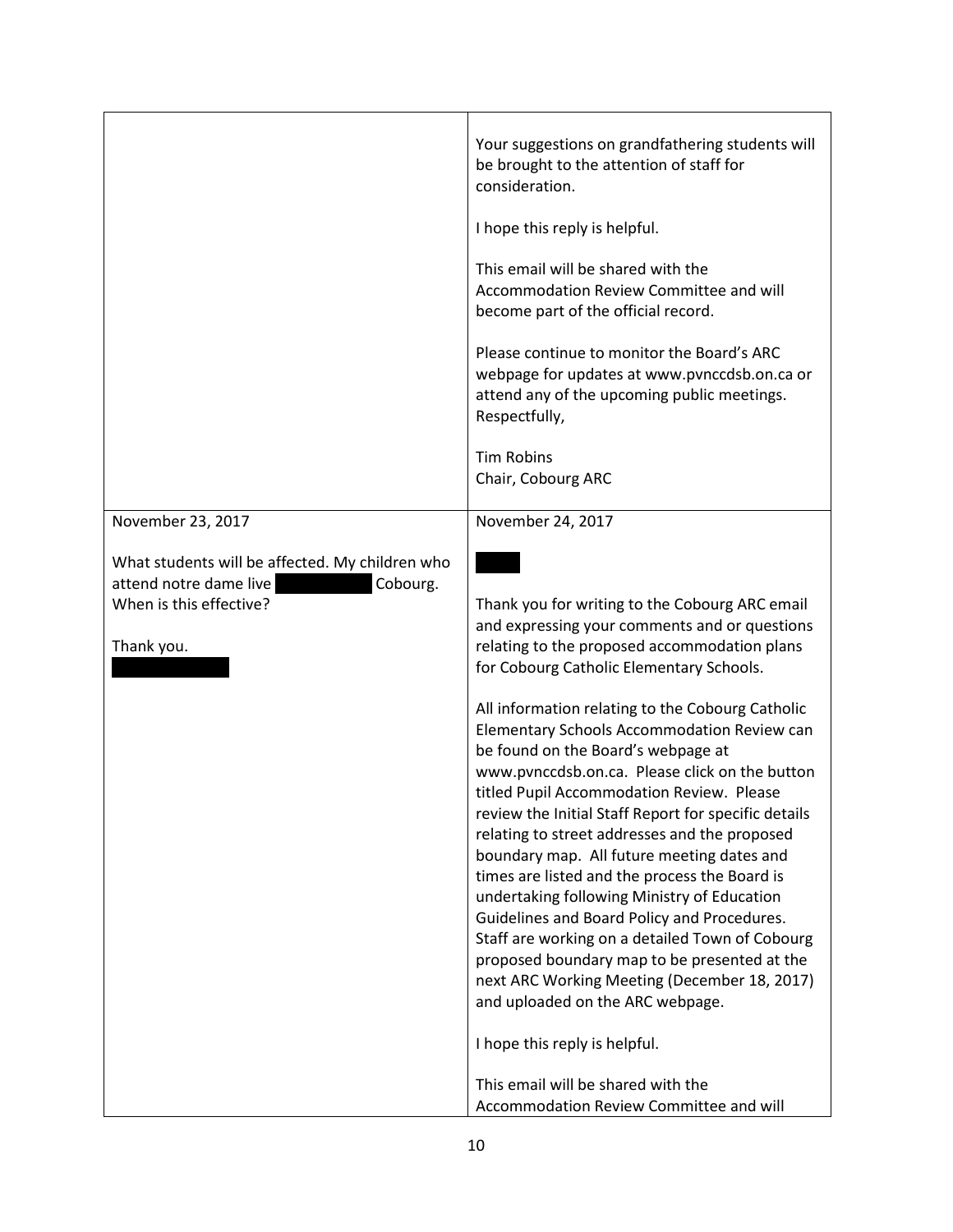|                                                                                                       | become part of the official record.             |
|-------------------------------------------------------------------------------------------------------|-------------------------------------------------|
|                                                                                                       | Please continue to monitor the Board's ARC      |
|                                                                                                       | webpage for updates at www.pvnccdsb.on.ca or    |
|                                                                                                       | attend any of the upcoming public meetings.     |
|                                                                                                       |                                                 |
|                                                                                                       | Respectfully,                                   |
|                                                                                                       | <b>Tim Robins</b>                               |
|                                                                                                       | Chair, Cobourg ARC                              |
|                                                                                                       |                                                 |
| November 23, 2017                                                                                     | November 24, 2017                               |
|                                                                                                       |                                                 |
| Thanks for the response Tim                                                                           |                                                 |
|                                                                                                       |                                                 |
| I am sure that the ARC team has used numerous                                                         | Thank you for writing to the Cobourg ARC email  |
| methods to communicate the ongoing process.                                                           | and for the additional comments relating to ARC |
| When I found the web page you mentioned the                                                           | communications strategy. Your suggestions are   |
| language used to describe the process is                                                              | helpful and will be considered as we continue   |
| unclear. ARC means nothing to parents and even                                                        | through the Accommodation Review process.       |
| when spelt out: Accommodation Review                                                                  |                                                 |
| Committee means even less. If I were running a                                                        | This email will be shared with the              |
| project where I was planning to move a number                                                         | Accommodation Review Committee and will         |
| of students from one school to another, and had                                                       | become part of the official record.             |
| not heard strong feedback from parents, I would                                                       | Please continue to monitor the Board's ARC      |
| be concerned my communication strategy was                                                            | webpage for updates at www.pvnccdsb.on.ca or    |
| not working. Most parents I have spoken with in<br>the last week since learning about this change are | attend any of the upcoming public meetings.     |
| very surprised by it (These are parents that are                                                      |                                                 |
| involved in the school through volunteering and                                                       | Respectfully,                                   |
| participation, not apathetic parents).                                                                |                                                 |
| I would suggest the communication strategy has                                                        | <b>Tim Robins</b>                               |
| been insufficient or the language used to                                                             | Chair, Cobourg ARC                              |
| communicate the change inadequate or unclear.                                                         |                                                 |
| I am happy to hear that the suggestions brought                                                       |                                                 |
| forward will be considered but also understand                                                        |                                                 |
| these are made without all the data. I am curious                                                     |                                                 |
| how I can become more involved with this                                                              |                                                 |
| process and gain access to some of the data. I                                                        |                                                 |
| am not aligned to the current proposals.                                                              |                                                 |
| I looked at the remaining schedule and have read                                                      |                                                 |
| through some of the documents and it would                                                            |                                                 |
| appear to me that there is potential for a                                                            |                                                 |
| boundary change as soon as September                                                                  |                                                 |
| 2018. From the schedule, it would also appear                                                         |                                                 |
| that there is a decision pending in February of                                                       |                                                 |
| next year. I am not planning to explain to my                                                         |                                                 |
| children they will need to make new friends at a                                                      |                                                 |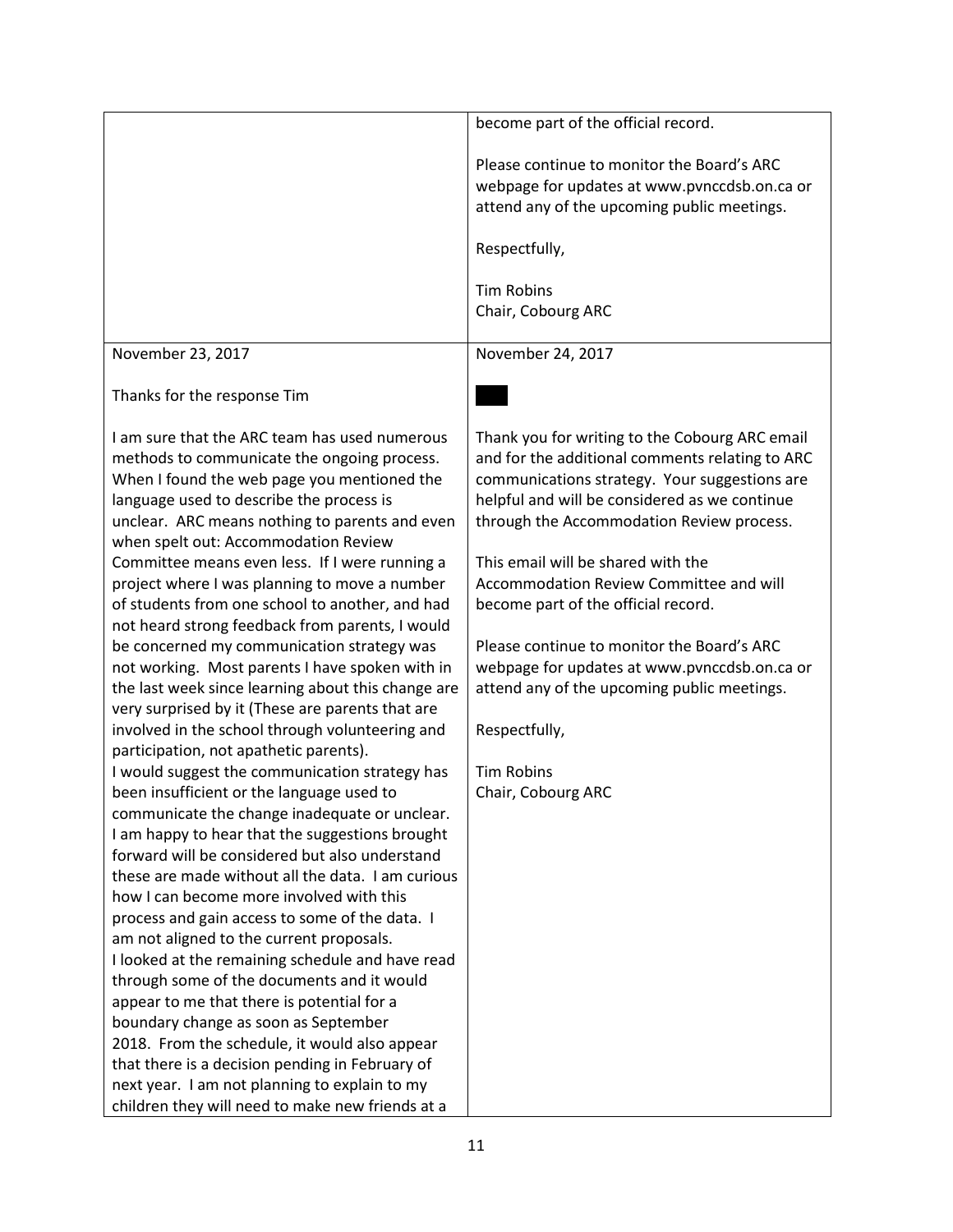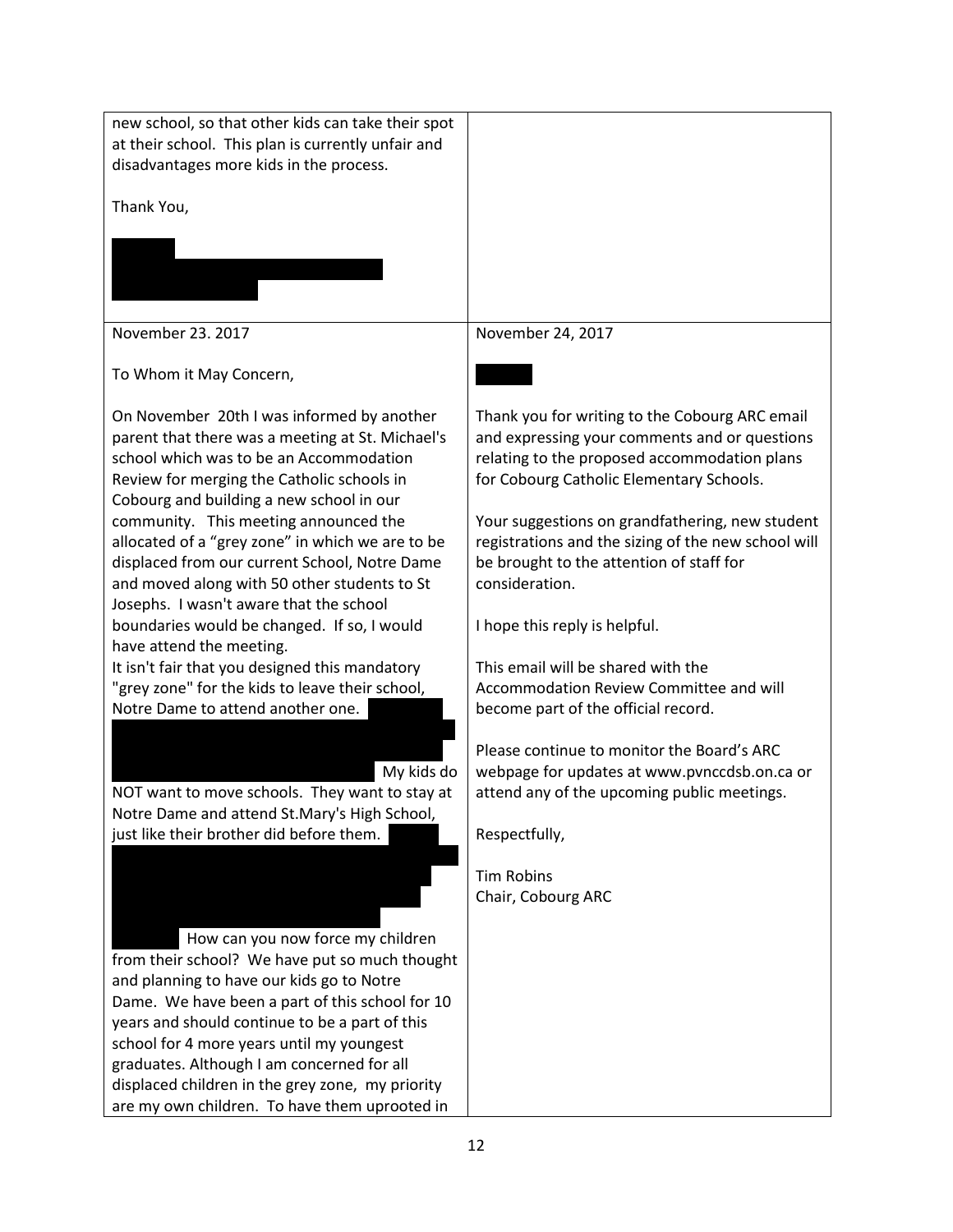| their intermediate years, potentially Grade 7 and   |                                                  |
|-----------------------------------------------------|--------------------------------------------------|
| 8 is unacceptable. Childhood at best is stressful   |                                                  |
| and to tell a child they are forced to attend a new |                                                  |
| school while all their friends get to stay together |                                                  |
| is something I will not stand for. We picked        |                                                  |
| Notre Dame school not only for our children but     |                                                  |
| also because it's a stable environment for my kids  |                                                  |
| We are                                              |                                                  |
| very happy with Notre Dame and would like to        |                                                  |
| for my<br>stay.                                     |                                                  |
| kids NOT to be able attend the school that they     |                                                  |
| have been going to since they were in JK. You       |                                                  |
| have no idea what this change will do to my         |                                                  |
| kids. My son suffers from<br>as it is, this         |                                                  |
| change will set him back.                           |                                                  |
| My suggestion:                                      |                                                  |
| Please have my children grandfathered<br>1.         |                                                  |
| implementing the grey zone for new families of      |                                                  |
| school aged children.                               |                                                  |
| If you are going to keep the "grey zone" it<br>2.   |                                                  |
| should only apply for new kids entering JK as of    |                                                  |
| 2018 or 2019.                                       |                                                  |
| 3. Consider building a bigger school so no          |                                                  |
| children are forcibly moved from Notre Dame         |                                                  |
| I have been told that the board would listen to     |                                                  |
| my concerns and advocate for my children. I look    |                                                  |
|                                                     |                                                  |
| forward to a positive outcome to this very          |                                                  |
| contentious issue.                                  |                                                  |
|                                                     |                                                  |
| Thank you.                                          |                                                  |
|                                                     |                                                  |
|                                                     |                                                  |
| November 23, 2017                                   | November 24, 2017                                |
|                                                     |                                                  |
| To Whom it May Concern,                             |                                                  |
|                                                     |                                                  |
| Please forward all information regarding the        | Thank you for writing to the Cobourg ARC email   |
| above topic to this email.                          | and expressing your comments and or questions    |
|                                                     | relating to the proposed accommodation plans     |
| Concerned Parent,                                   | for Cobourg Catholic Elementary Schools.         |
|                                                     |                                                  |
|                                                     | All information relating to the Cobourg Catholic |
|                                                     | Elementary Schools Accommodation Review can      |
|                                                     | be found on the Board's webpage at               |
|                                                     | www.pvnccdsb.on.ca. Please click on the button   |
|                                                     | titled Pupil Accommodation Review. All future    |
|                                                     | meeting dates and times are listed and the       |
|                                                     | process the Board is undertaking following       |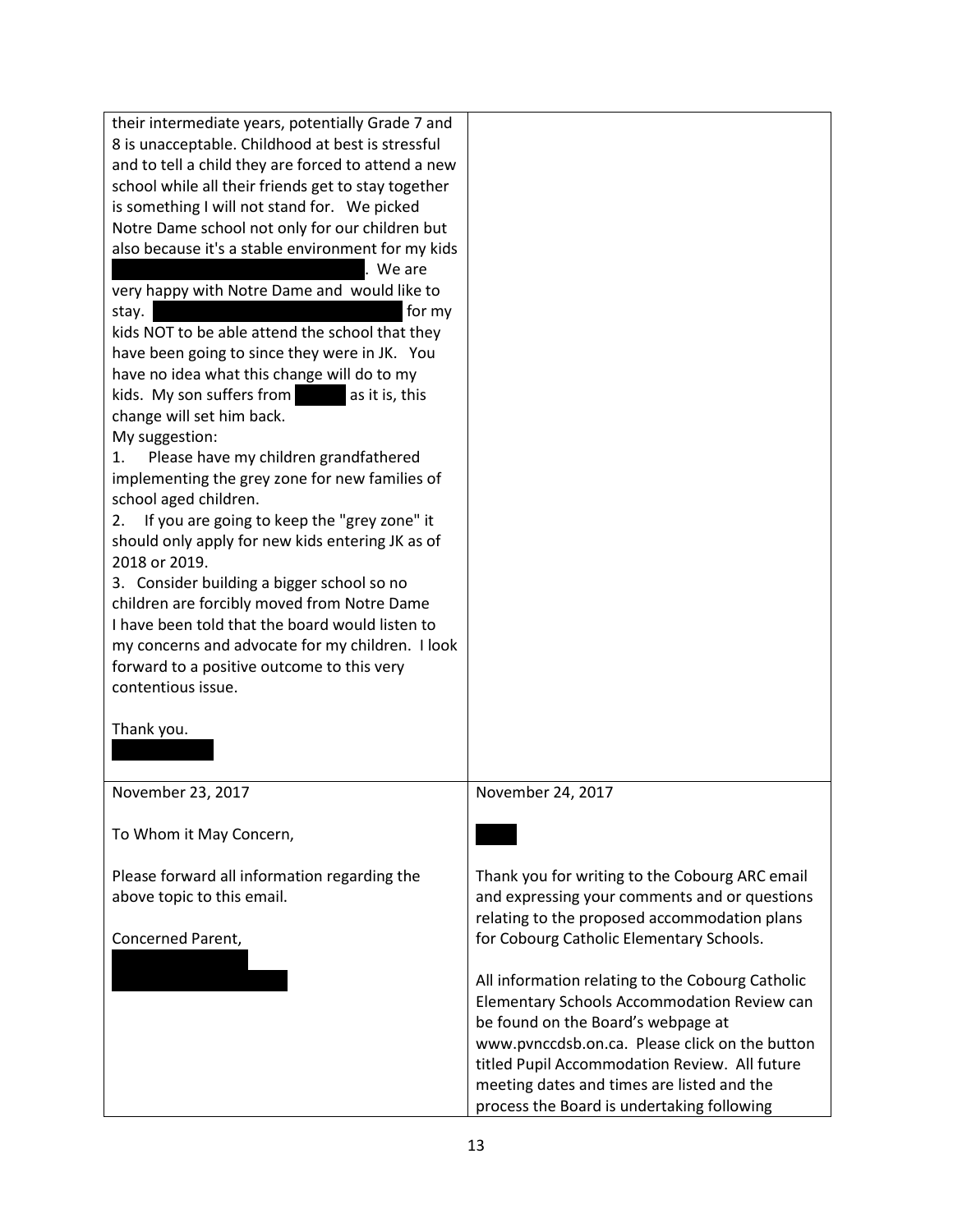|                                                                                                 | Ministry of Education Guidelines and Board Policy                                        |
|-------------------------------------------------------------------------------------------------|------------------------------------------------------------------------------------------|
|                                                                                                 | and Procedures.                                                                          |
|                                                                                                 | I hope this reply is helpful.                                                            |
|                                                                                                 | This email will be shared with the                                                       |
|                                                                                                 | Accommodation Review Committee and will                                                  |
|                                                                                                 | become part of the official record.                                                      |
|                                                                                                 | Please continue to monitor the Board's ARC                                               |
|                                                                                                 | webpage for updates at www.pvnccdsb.on.ca or                                             |
|                                                                                                 | attend any of the upcoming public meetings.                                              |
|                                                                                                 | Respectfully,                                                                            |
|                                                                                                 | <b>Tim Robins</b>                                                                        |
|                                                                                                 | Chair, Cobourg ARC                                                                       |
|                                                                                                 |                                                                                          |
| November 23, 2017                                                                               | November 24, 2017                                                                        |
| To whom it may concern,                                                                         |                                                                                          |
| I would appreciate more information regarding                                                   | Thank you for writing to the Cobourg ARC email                                           |
| this matter, about the said amalgamation of 3                                                   | and expressing your comments and or questions                                            |
| schools into 2. I need to know if my daughter is                                                | relating to the proposed accommodation plans                                             |
| one of the 50 students being transferred, if so it<br>would not be in her best interest. I have | for Cobourg Catholic Elementary Schools.                                                 |
| explainned to her what could happen with 50                                                     | All information relating to the Cobourg Catholic                                         |
| students and she has expressed that she doesnt                                                  | Elementary Schools Accommodation Review can                                              |
| wish to transfer to St. Joseph's. She is doing very                                             | be found on the Board's webpage at                                                       |
| well where she is and loves her school & teachers                                               | www.pvnccdsb.on.ca. Please click on the button                                           |
| there. She has found it very hard not having Mrs.                                               | titled Pupil Accommodation Review. All future                                            |
| Graham there anymore. I look forward to your                                                    | meeting dates and times are listed and the<br>process the Board is undertaking following |
| email and thank you for your co-operation.                                                      | Ministry of Education Guidelines and Board Policy                                        |
|                                                                                                 | and Procedures.                                                                          |
|                                                                                                 |                                                                                          |
|                                                                                                 | I hope this reply is helpful.                                                            |
|                                                                                                 | This email will be shared with the                                                       |
|                                                                                                 | Accommodation Review Committee and will                                                  |
|                                                                                                 | become part of the official record.                                                      |
|                                                                                                 | Please continue to monitor the Board's ARC                                               |
|                                                                                                 | webpage for updates at www.pvnccdsb.on.ca or                                             |
|                                                                                                 | attend any of the upcoming public meetings.                                              |
|                                                                                                 | Respectfully,                                                                            |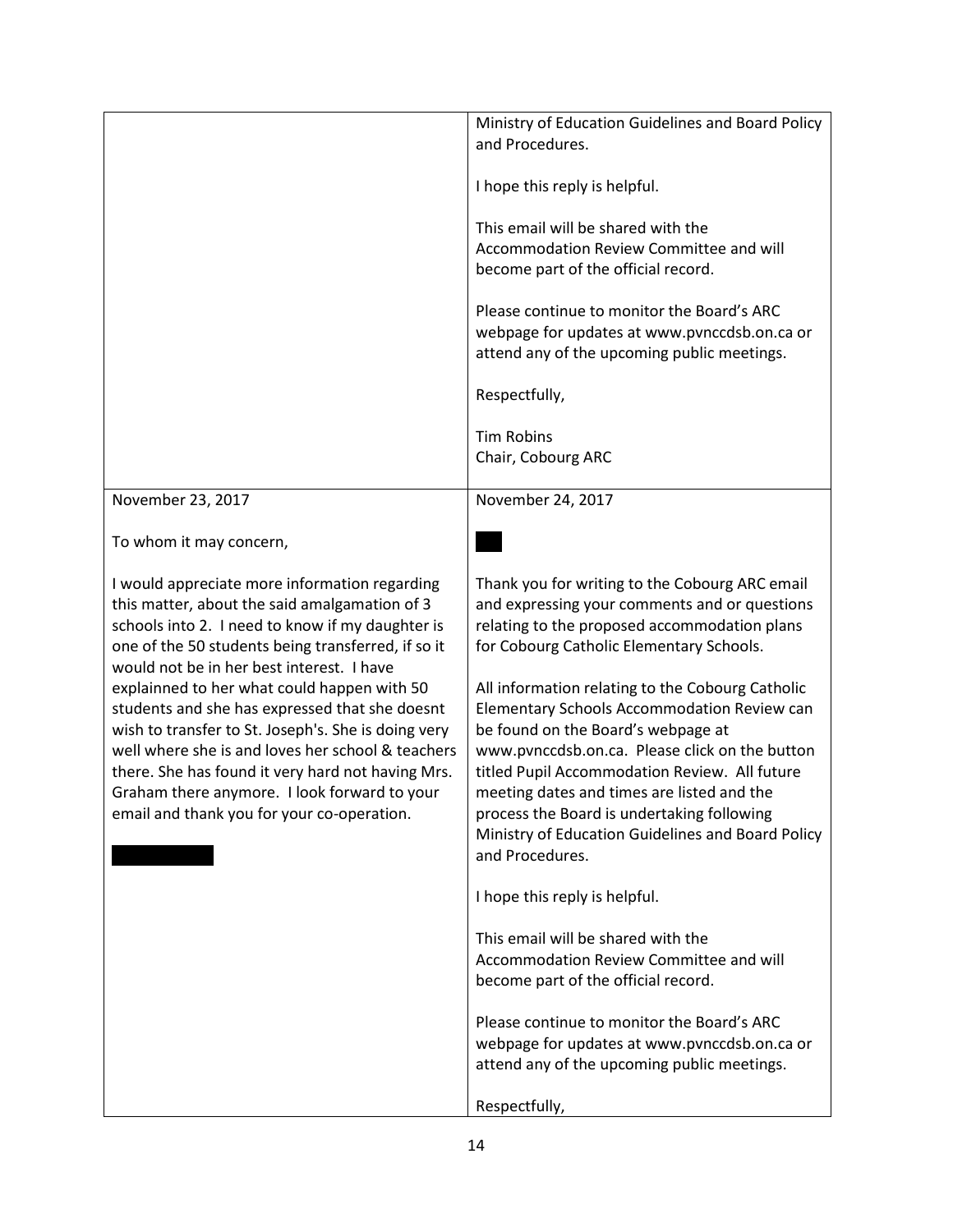|                                                                                                                                                                                                                                                                                                                                                                                                                                                                                                                                                                                                                                                                                                                                                                                                                                                                                                                                                                                                                                                                                                                                                                                                                                                                                                                                                                                                                                                                                                                                                                                                                                                                                                                                                                                                                                      | <b>Tim Robins</b><br>Chair, Cobourg ARC                                                                                                                                                                                                                                                                                                                                                                                                                                                                                                                                                                                                                                                                                        |
|--------------------------------------------------------------------------------------------------------------------------------------------------------------------------------------------------------------------------------------------------------------------------------------------------------------------------------------------------------------------------------------------------------------------------------------------------------------------------------------------------------------------------------------------------------------------------------------------------------------------------------------------------------------------------------------------------------------------------------------------------------------------------------------------------------------------------------------------------------------------------------------------------------------------------------------------------------------------------------------------------------------------------------------------------------------------------------------------------------------------------------------------------------------------------------------------------------------------------------------------------------------------------------------------------------------------------------------------------------------------------------------------------------------------------------------------------------------------------------------------------------------------------------------------------------------------------------------------------------------------------------------------------------------------------------------------------------------------------------------------------------------------------------------------------------------------------------------|--------------------------------------------------------------------------------------------------------------------------------------------------------------------------------------------------------------------------------------------------------------------------------------------------------------------------------------------------------------------------------------------------------------------------------------------------------------------------------------------------------------------------------------------------------------------------------------------------------------------------------------------------------------------------------------------------------------------------------|
| November 23, 2017                                                                                                                                                                                                                                                                                                                                                                                                                                                                                                                                                                                                                                                                                                                                                                                                                                                                                                                                                                                                                                                                                                                                                                                                                                                                                                                                                                                                                                                                                                                                                                                                                                                                                                                                                                                                                    | November 24, 2017                                                                                                                                                                                                                                                                                                                                                                                                                                                                                                                                                                                                                                                                                                              |
| To Whom it May Concern,                                                                                                                                                                                                                                                                                                                                                                                                                                                                                                                                                                                                                                                                                                                                                                                                                                                                                                                                                                                                                                                                                                                                                                                                                                                                                                                                                                                                                                                                                                                                                                                                                                                                                                                                                                                                              |                                                                                                                                                                                                                                                                                                                                                                                                                                                                                                                                                                                                                                                                                                                                |
| On November 20th I attended the drop-in<br>information session at St Michaels school for the<br>Accommodation Review and was advised of the<br>details of the proposal going forward for the<br>merging the Catholic schools in Cobourg and<br>building a new school in our community. My<br>husband and I have read the information that<br>have come home on this subject and thought it<br>would be very important to attend this meeting<br>to see what was in the details of the proposal.<br>I was very surprised and alarmed to see that the<br>proposal going forward was going to directly<br>impact 50 students at Notre Dame and REMOVE<br>them to St. Josephs (which is a high percentage<br>against the current population). I was also very<br>concerned that my SK grade child and my soon to<br>be second child starting at Notre Dame in<br>September would be one of these children. I<br>voiced this to the leads of the meeting and we<br>went over to the "scaled up" map and I still do<br>not have a definite answer as to whether of not<br>we are deemed in the "grey" zone as the map<br>was not clearly marked and there was no more<br>information on who these 50 students where<br>available. I was advised that I would have follow-<br>up on this matter later this week and have not<br>heard an update as of yet.<br>I would like it to be completely clear that,<br>whatever the outcome is (if we are in the grey<br>zone or not) that my husband and I are not<br>supportive of this proposal with the emphasis<br>being on displacing 50 currently enrolled<br>students at Notre Dame to St. Josephs.<br>We are disappointed, alarmed and to be honest<br>stressed about this because we love Notre Dame<br>and we love this school because we are a<br>COMMUNITY. We are a community from the | Thank you for writing to the Cobourg ARC email<br>and expressing your comments and or questions<br>relating to the proposed accommodation plans<br>for Cobourg Catholic Elementary Schools.<br>Your suggestions on grandfathering, the sizing of<br>the new school and program directions will be<br>brought to the attention of staff for<br>consideration.<br>I hope this reply is helpful.<br>This email will be shared with the<br>Accommodation Review Committee and will<br>become part of the official record.<br>Please continue to monitor the Board's ARC<br>webpage for updates at www.pvnccdsb.on.ca or<br>attend any of the upcoming public meetings.<br>Respectfully,<br><b>Tim Robins</b><br>Chair, Cobourg ARC |
| friend network my child has at school, we are a<br>community across the 11 cousins that all attend                                                                                                                                                                                                                                                                                                                                                                                                                                                                                                                                                                                                                                                                                                                                                                                                                                                                                                                                                                                                                                                                                                                                                                                                                                                                                                                                                                                                                                                                                                                                                                                                                                                                                                                                   |                                                                                                                                                                                                                                                                                                                                                                                                                                                                                                                                                                                                                                                                                                                                |
| this school within our family and we are a                                                                                                                                                                                                                                                                                                                                                                                                                                                                                                                                                                                                                                                                                                                                                                                                                                                                                                                                                                                                                                                                                                                                                                                                                                                                                                                                                                                                                                                                                                                                                                                                                                                                                                                                                                                           |                                                                                                                                                                                                                                                                                                                                                                                                                                                                                                                                                                                                                                                                                                                                |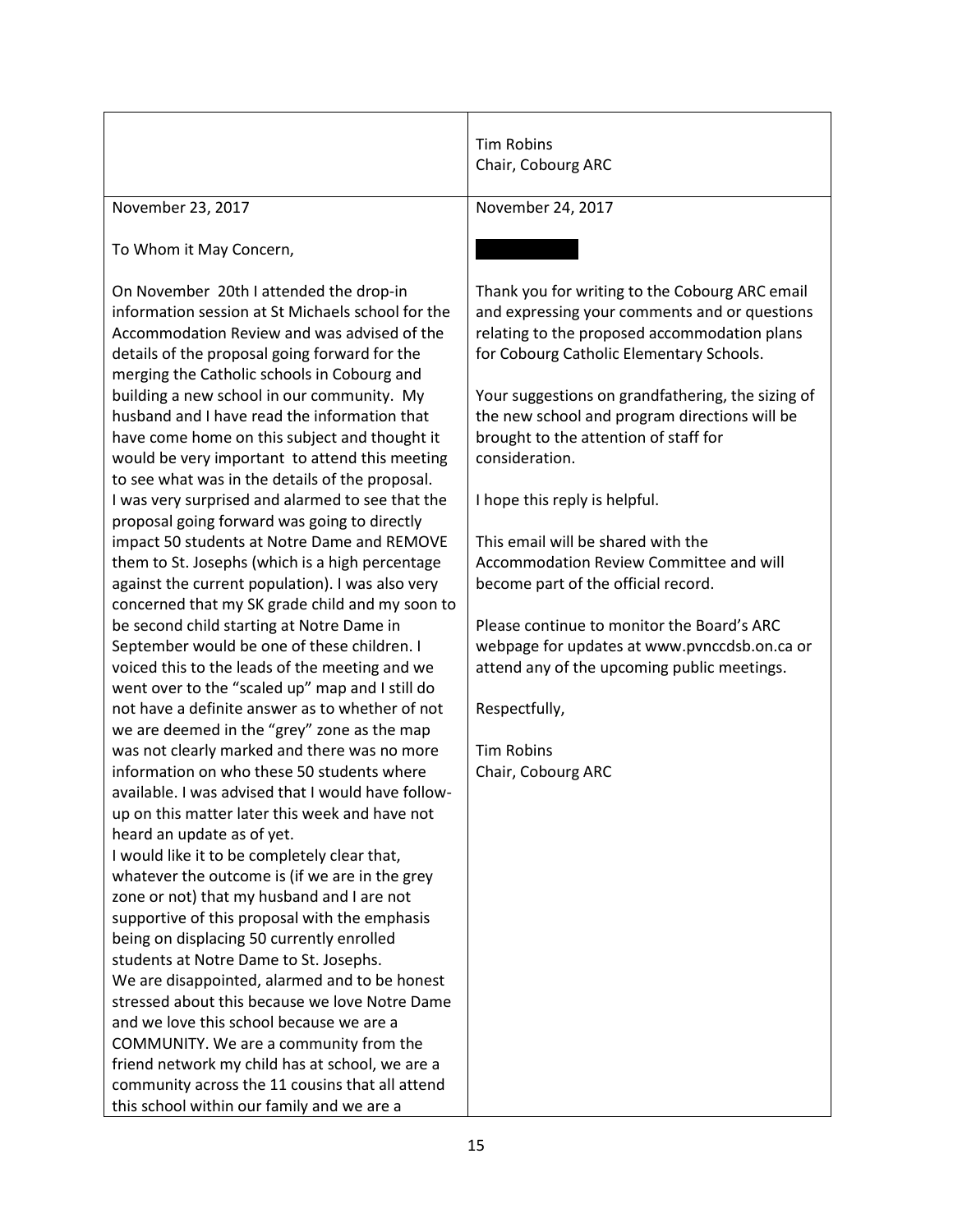community across the parental support and backup system we have in place. I cannot tell you how important it is and how much it means when I drop my child off at school to know that he has his cousins and their friends sprinkled throughout the grades (every grade but Gr. 8 currently) to have in his everyday life. I also personally rely on my sisters, cousins and friends as a school network and even back-up for child pick-up and vice versa. I do have confirmation that some our relatives and people that I am referring to directly are some of these 50 students and it breaks my heart to think that because of some accommodation review that you would force them (or even our family) to leave Notre Dame. We are active within the school community, I attend all field trips, volunteer in the class, my Mother in law volunteers 1 day a week in the class and now we are being told that we may be forced to leave.

My husband and I relocated back home to Cobourg (where we both grew up) last year from Ajax, to raise our family close to our family and one of the main reasons was so my son (and my other when school age) could go to Notre Dame and go to school with all of their cousins. The fact that this may need to change and not be possible is inconceivable. We purchased a house in the area and we did so that we could attend Notre Dame. We were very mindful of the St. Josephs boarders when doing this, as this is not and has not been a school that I want my children to attend.

I am not only extremely unsupportive of the proposal but I am also disappointed in the communication around the impact ie: 50 students being displaced. This subject has not been clear. So unclear, to the fact that when I went online I could not read the black and white small scale PDF map of the boundaries and then when I do attend the meeting the leads cannot even provide a definite answer as to if we are one of those 50 students as their "scaled up" map is blurry near our address. Communication should include in bold that boundaries are changing and families will be affected along with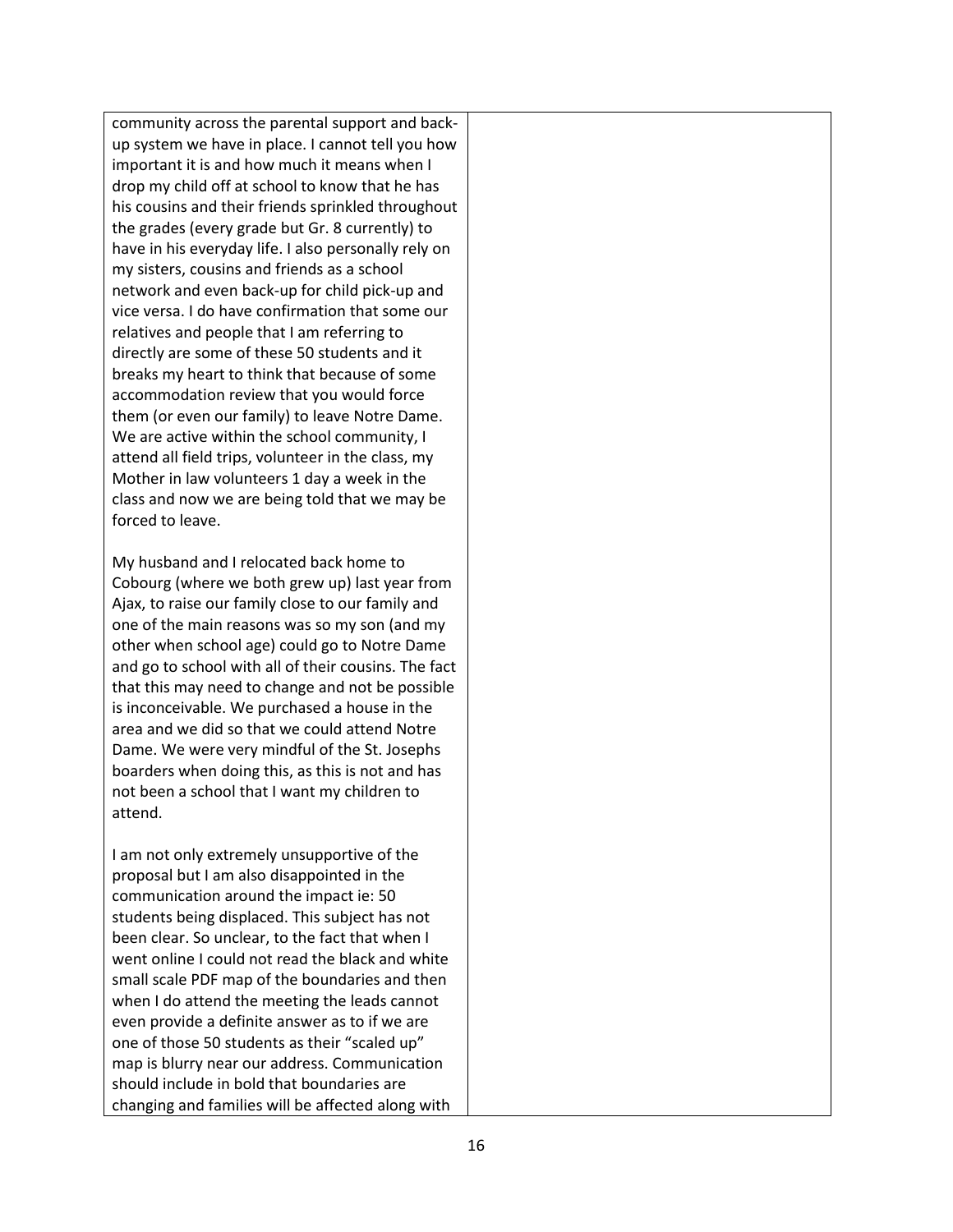| a CLEAR map of the "gray zone" or even go as far<br>as providing the student list. If you are not clear |                                                       |
|---------------------------------------------------------------------------------------------------------|-------------------------------------------------------|
| in your communication with the families of the<br>affected schools and " gray zone" then you will       |                                                       |
| not get the feedback or early involvement from                                                          |                                                       |
| the families in the community-especially those<br>affected.                                             |                                                       |
|                                                                                                         |                                                       |
| I urge you to please consider an alternative to<br>this proposal. I understand the need to              |                                                       |
| amalgamate schools and update facilities - but                                                          |                                                       |
| why at the expense of the children and families<br>attending? We have provided nothing but              |                                                       |
| support to the teacher and staff at Notre Dame                                                          |                                                       |
| and we ask that you in turn do this for us.<br>Please consider the following:                           |                                                       |
| Please have families grandfathered<br>1.                                                                |                                                       |
| implementing the gray zone for new families                                                             |                                                       |
| entering the school<br>Consider building a bigger school so no<br>2.                                    |                                                       |
| children are forcibly moved from Notre Dame                                                             |                                                       |
| Consider making St Josephs a French only<br>3.<br>school thus eliminating a two tiered system at        |                                                       |
| Notre Dame which potentially affects one school                                                         |                                                       |
| not two schools.                                                                                        |                                                       |
| At the meeting I was assured the board would                                                            |                                                       |
| listen to my concerns and advocate on our<br>behalf. I expect nothing less. I look forward to a         |                                                       |
| positive outcome to this very contentious issue.                                                        |                                                       |
| Thank you.                                                                                              |                                                       |
|                                                                                                         |                                                       |
| November 27, 2017                                                                                       | November 27, 2017                                     |
| Good morning. I got news that 50 students will                                                          | Shannon                                               |
| be transferred to St. Joseph's. My son goes to<br>Notre Dame. We live at 586 Dibikad Blvd               | I will ask Board staff to review and advise.          |
| Roseneath. My question is does this boundary                                                            |                                                       |
| effect us? Or will he be able to remain at Notre<br>Dame?                                               | Isabel,                                               |
| Thank you                                                                                               | Can you assist with the below question and<br>advise. |
|                                                                                                         | Tim                                                   |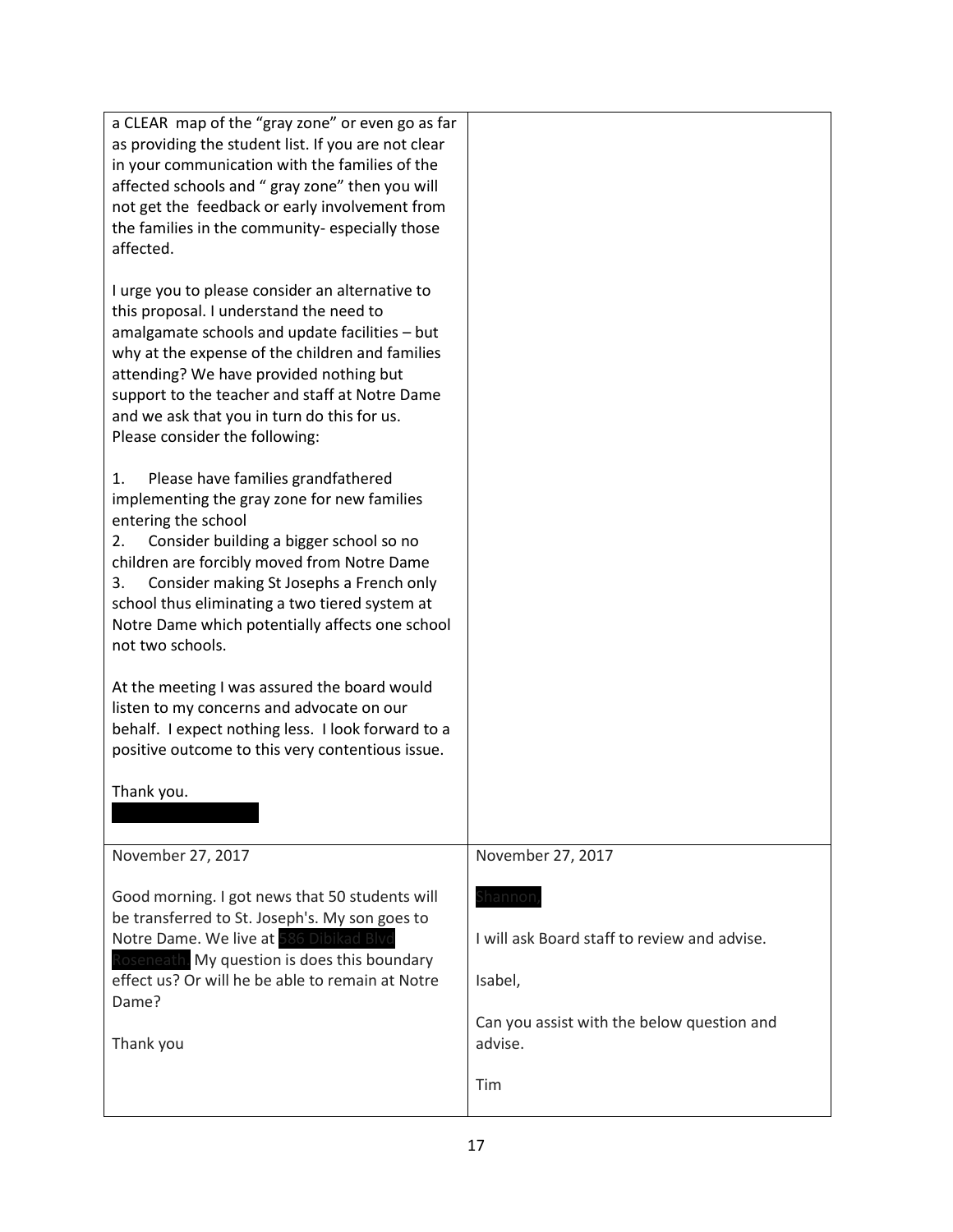| November 27, 2017<br>Thank you for looking into this. I would like my<br>son to remain at Notre Dame              | <b>Tim Robins</b><br>Chair, Cobourg ARC<br>November 27, 2017<br>Shannor<br>Your request is noted. Staff is in the process of<br>reviewing all public input relating to the<br>proposed accommodation option for the Cobourg<br><b>Catholic Elementary Schools Accommodation</b><br>Review.<br>This email will become part of the public record<br>and will be shared with the ARC at the next<br>Working Meeting scheduled on December 18,<br>2017.<br>Respectfully,<br><b>Tim Robins</b><br>Chair, Cobourg ARC |
|-------------------------------------------------------------------------------------------------------------------|-----------------------------------------------------------------------------------------------------------------------------------------------------------------------------------------------------------------------------------------------------------------------------------------------------------------------------------------------------------------------------------------------------------------------------------------------------------------------------------------------------------------|
| November 27, 2017                                                                                                 | November 28, 2017                                                                                                                                                                                                                                                                                                                                                                                                                                                                                               |
| Could you please provide further details<br>regarding the possible amalgamation of Cobourg<br>elementary schools? | Thank you for writing the Cobourg Catholic<br><b>Elementary Schools Accommodation Review</b><br>Committee. Information relating to the review<br>can be found on the Board's webpage                                                                                                                                                                                                                                                                                                                            |
| Thank you.                                                                                                        | at www.pvnccdsb.on.ca under the pupil<br>accommodation review tab.                                                                                                                                                                                                                                                                                                                                                                                                                                              |
|                                                                                                                   | I hope this response is helpful.                                                                                                                                                                                                                                                                                                                                                                                                                                                                                |
|                                                                                                                   | This email will be shared with the ARC and<br>become part of the official record.                                                                                                                                                                                                                                                                                                                                                                                                                               |
|                                                                                                                   | Respectfully,                                                                                                                                                                                                                                                                                                                                                                                                                                                                                                   |
|                                                                                                                   | <b>Tim Robins</b><br>Chair, Cobourg ARC                                                                                                                                                                                                                                                                                                                                                                                                                                                                         |
| November 27, 2017                                                                                                 | November 27, 2017                                                                                                                                                                                                                                                                                                                                                                                                                                                                                               |
| I am preparing some comments for the<br>Accommodation Review in Cobourg and just had                              | Heather<br>we have received considerable feedback                                                                                                                                                                                                                                                                                                                                                                                                                                                               |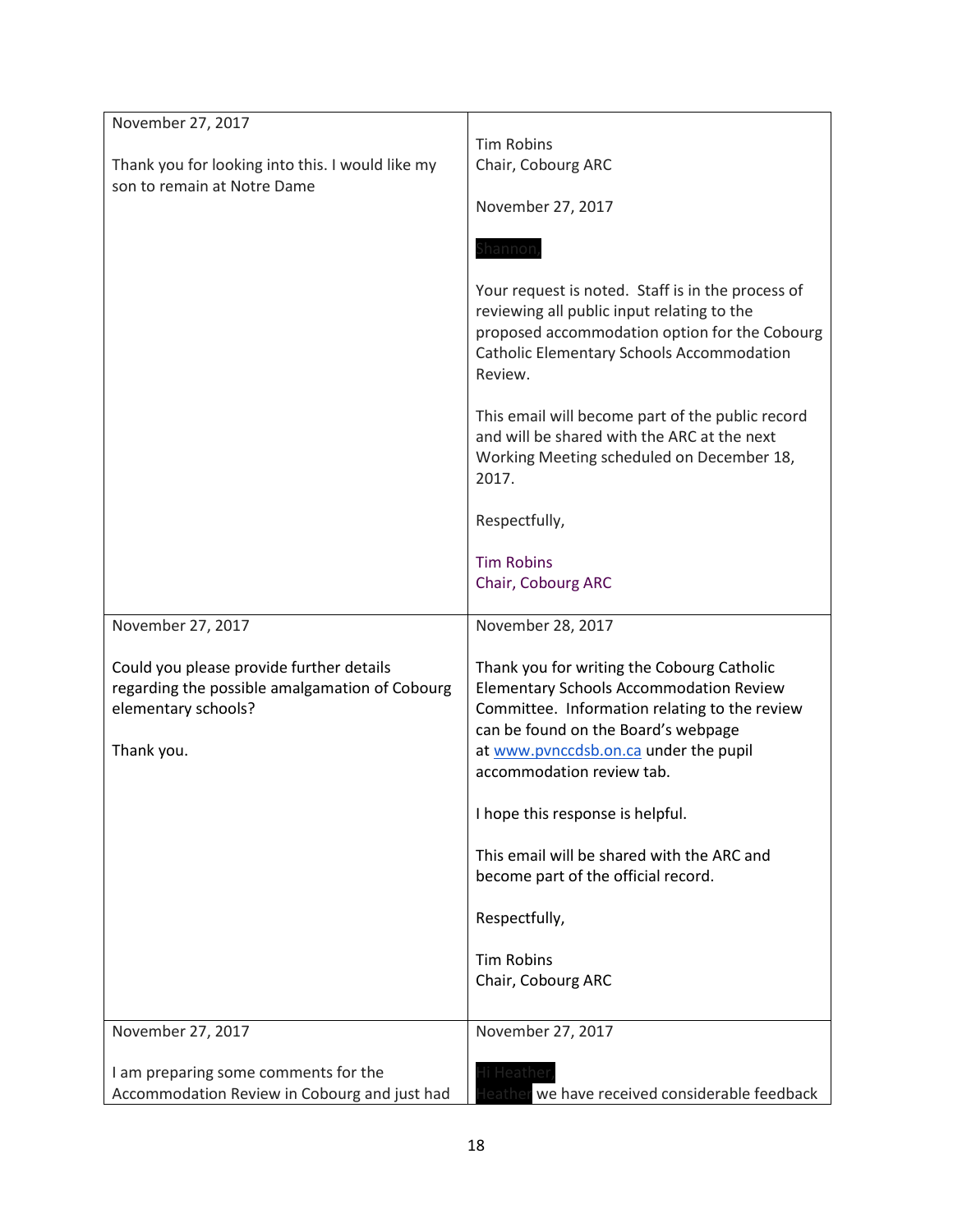| a question for you. I understand that the option<br>that is being considered involves transferring 50<br>students from Notre Dame to St. Joseph's. I am<br>wondering if those 50 students are going to be<br>given the option to stay at Notre Dame to finish<br>their elementary schooling? | since our Public Meeting last week. In that<br>feedback there has been a theme of requesting<br>that all of the present Notre Dame students be<br>allowed to remain at Notre Dame. This important<br>feedback will all be brought to our next ARC<br>Working Committee on December 18th. |
|----------------------------------------------------------------------------------------------------------------------------------------------------------------------------------------------------------------------------------------------------------------------------------------------|------------------------------------------------------------------------------------------------------------------------------------------------------------------------------------------------------------------------------------------------------------------------------------------|
| I look forward to hearing from you regarding the<br>above.                                                                                                                                                                                                                                   | I hope that helps.                                                                                                                                                                                                                                                                       |
| Thank you,                                                                                                                                                                                                                                                                                   | Thanks,                                                                                                                                                                                                                                                                                  |
| leather LeVo                                                                                                                                                                                                                                                                                 | Tim                                                                                                                                                                                                                                                                                      |
|                                                                                                                                                                                                                                                                                              | November 27, 2017                                                                                                                                                                                                                                                                        |
|                                                                                                                                                                                                                                                                                              | Tim and Heather                                                                                                                                                                                                                                                                          |
|                                                                                                                                                                                                                                                                                              | I will ensure that the below correspondence is<br>added to the ARC public emails and brought to<br>the attention of the Accommodation Review<br>Committee.                                                                                                                               |
|                                                                                                                                                                                                                                                                                              | Tim                                                                                                                                                                                                                                                                                      |
|                                                                                                                                                                                                                                                                                              | <b>Tim Robins</b><br>Chair, Cobourg ARC                                                                                                                                                                                                                                                  |
| November 27, 2017                                                                                                                                                                                                                                                                            | November 28, 2017                                                                                                                                                                                                                                                                        |
| Hi there, what is the proposed boundary<br>change? Wondering if our family will be<br>affected. Thanks. We are west of Notre Dame in<br>New Amherst so I'm thinking we won't be<br>affected but just wanting to make sure.                                                                   | ların<br>Thank you for writing the Cobourg Catholic<br><b>Elementary Schools Accommodation Review</b><br>Committee. Information relating to the review<br>can be found on the Board's webpage                                                                                            |
| Thanks,                                                                                                                                                                                                                                                                                      | at www.pvnccdsb.on.ca under the school<br>accommodation review tab.                                                                                                                                                                                                                      |
| <u>(aril</u><br>November 28, 2017                                                                                                                                                                                                                                                            | You are correct, New Amherst is not affected by<br>the proposed boundary change.                                                                                                                                                                                                         |
| Thank you!                                                                                                                                                                                                                                                                                   | I hope this response is helpful.                                                                                                                                                                                                                                                         |
|                                                                                                                                                                                                                                                                                              | This email will be shared with the ARC and                                                                                                                                                                                                                                               |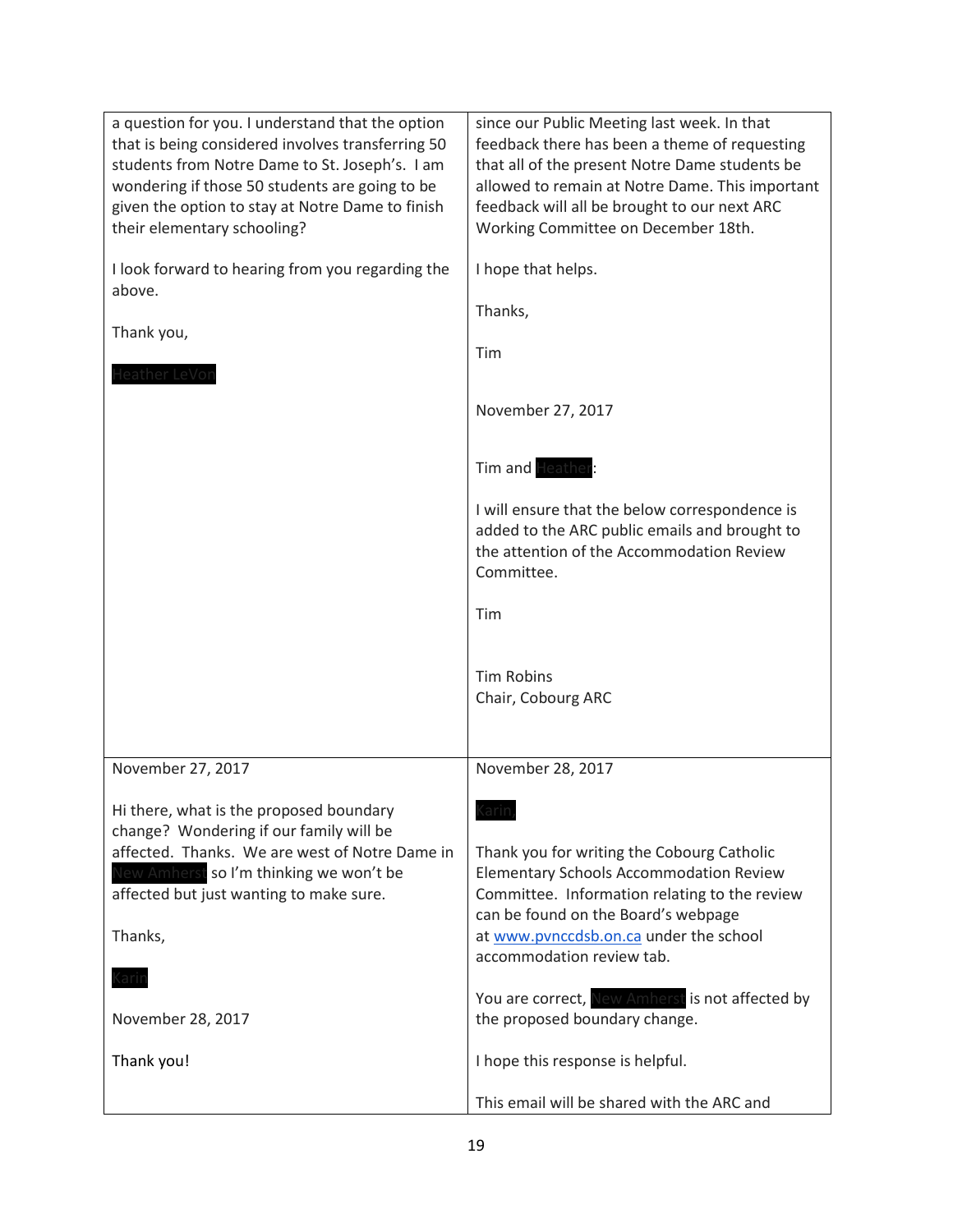|                                                                                                                                                                                                                                                                                                         | become part of the official record.                                                                                                                                                         |
|---------------------------------------------------------------------------------------------------------------------------------------------------------------------------------------------------------------------------------------------------------------------------------------------------------|---------------------------------------------------------------------------------------------------------------------------------------------------------------------------------------------|
|                                                                                                                                                                                                                                                                                                         |                                                                                                                                                                                             |
|                                                                                                                                                                                                                                                                                                         | Respectfully,                                                                                                                                                                               |
|                                                                                                                                                                                                                                                                                                         | <b>Tim Robins</b>                                                                                                                                                                           |
|                                                                                                                                                                                                                                                                                                         | Chair, Cobourg ARC                                                                                                                                                                          |
|                                                                                                                                                                                                                                                                                                         |                                                                                                                                                                                             |
| November 30, 2017                                                                                                                                                                                                                                                                                       | December 1, 2017                                                                                                                                                                            |
|                                                                                                                                                                                                                                                                                                         |                                                                                                                                                                                             |
| To Whom it May Concern,                                                                                                                                                                                                                                                                                 |                                                                                                                                                                                             |
| Hello, my name is Britt Parker and I am writing to<br>express my concern about the Accommodation<br>Review for merging the Catholic Elementary<br>schools in Cobourg. My husband Trenholm Parke                                                                                                         | Thank you for writing to the Cobourg ARC email<br>and expressing your comments and or questions<br>relating to the proposed accommodation plans<br>for Cobourg Catholic Elementary Schools. |
| attended the meeting on November 20th at St.<br>Michael's to see if it impacted our two children at<br>Notre Dame (Hazel Gr. 1 & Willem Yr. 1<br>Kindergarten). We have not been following the<br>subject that closely until we realized that it may<br>have a negative impact on our family. It wasn't | Your suggestions on grandfathering, the sizing of<br>the new school and clarification on the proposed<br>boundary map will be brought to the attention of<br>staff for consideration.       |
| until after the meeting we believe our children<br>will not be required to move schools but my<br>sisters (MacNiels & Seggies) & cousins (Green &<br>Dunbrack) children are in the 'grey zone' with the<br>potential to be moved to St. Josephs.                                                        | Further, board staff will be checking on the<br>proposed boundary map in relations to your<br>address and will confirm if your family is<br>impacted. Staff will respond to you shortly.    |
| We started a family here in Cobourg to be with<br>family. Our children go to Notre Dame to be with<br>family. Currently we have an immediate or                                                                                                                                                         | This email will be shared with the<br>Accommodation Review Committee and will<br>become part of the official record.                                                                        |
| second cousin in every single grade other then<br>grade 8 at the school. My mother-in-law and I<br>volunteer weekly in each of my children's<br>classrooms. We understand the sense of                                                                                                                  | Please continue to monitor the Board's ARC<br>webpage for updates at www.pvnccdsb.on.ca or<br>attend any of the upcoming public meetings.                                                   |
| community at Notre Dame and have nurtured<br>that with hours of volunteer work to get to know                                                                                                                                                                                                           | Respectfully,                                                                                                                                                                               |
| the teachers, the children and the values at the<br>school. As family we rely on each other as<br>support system for drop off's, pick up's and extra<br>hands on class trips.                                                                                                                           | <b>Tim Robins</b><br>Chair, Cobourg ARC                                                                                                                                                     |
| The purpose of this letter is to first confirm that<br>my children will not be displaced to St.<br>Josephs. The 'grey' zone at the meeting was not                                                                                                                                                      | December 1, 2017                                                                                                                                                                            |
| clear and communication leading up to the                                                                                                                                                                                                                                                               |                                                                                                                                                                                             |
| meeting has not been clear in that boundaries                                                                                                                                                                                                                                                           | Staff have checked and confirmed that your                                                                                                                                                  |
| would be changing and children would be                                                                                                                                                                                                                                                                 | home address is not in the proposed new                                                                                                                                                     |
| displaced.                                                                                                                                                                                                                                                                                              | boundary (grey zone) and therefore, your                                                                                                                                                    |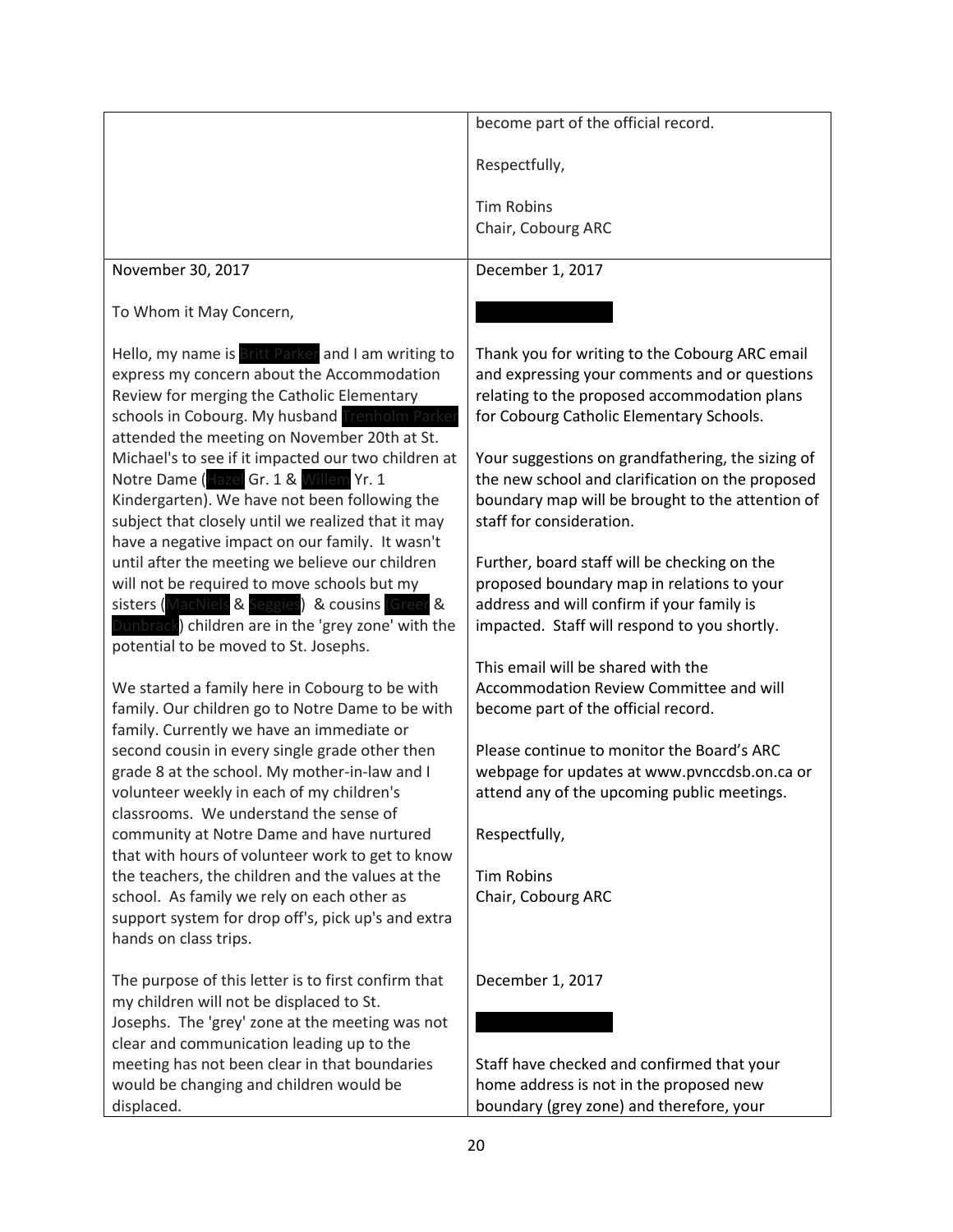|                                                      | children would remain in the Notre Dame        |
|------------------------------------------------------|------------------------------------------------|
| The second purpose is to please ask for              | catchment boundary.                            |
| consideration for my sisters children and my         |                                                |
| cousins children to remain at Notre Dame. I know     |                                                |
|                                                      |                                                |
| that they have each taken the time to write          | Respectfully,                                  |
| emails to voice their concern.                       |                                                |
|                                                      | <b>Tim Robins</b>                              |
| Please consider the following:                       |                                                |
| 1.) Please have families grandfathered               | Chair, Cobourg ARC                             |
| implementing the grey zone for new families          |                                                |
| entering the school.                                 |                                                |
| 2.) Consider designing the new school to             |                                                |
| be large enough to accommodate the 50 children       |                                                |
| so they can stay, as well as future growth in the    |                                                |
| area.                                                |                                                |
| 3.) Please create a clearer, more precise            |                                                |
| Map. The Board has both the School Boundaries        |                                                |
| AND highways marked with the same red                |                                                |
| colour. The downtown Cobourg area is incredibly      |                                                |
| difficult to see closely, with no street names       |                                                |
| visible.                                             |                                                |
|                                                      |                                                |
| At the meeting we were assured that the board        |                                                |
| would listen to our concerns and advocate on our     |                                                |
| behalf, hence this email as follow up.               |                                                |
|                                                      |                                                |
| Looking foward to hearing from you.                  |                                                |
|                                                      |                                                |
| Sincerely,                                           |                                                |
|                                                      |                                                |
| Britt & Trenholm Parke                               |                                                |
|                                                      |                                                |
|                                                      |                                                |
| December 1, 2017                                     | December 4, 2017                               |
|                                                      |                                                |
| Hi there,                                            |                                                |
|                                                      |                                                |
| As a teacher of one of the affected schools, I feel  | Thank you for writing to the Cobourg ARC email |
| it would be wise to have all English students        | and expressing your comments and or questions  |
| attend the same school. This would mean shared       | relating to the proposed accommodation plans   |
| resources among staff (through materials and         | for Cobourg Catholic Elementary Schools.       |
| collaboration), which I hope would result in         |                                                |
| better education for our students.                   | Your suggestions on grandfathering will be     |
|                                                      | brought to the attention of staff for          |
| As a parent of a student in the 'grey area', I would | consideration.                                 |
| be highly disappointed if my children did not get    |                                                |
| to attend Notre Dame. We have just built a           | This email will be shared with the             |
| house, and chose the location specifically to stay   | Accommodation Review Committee and will        |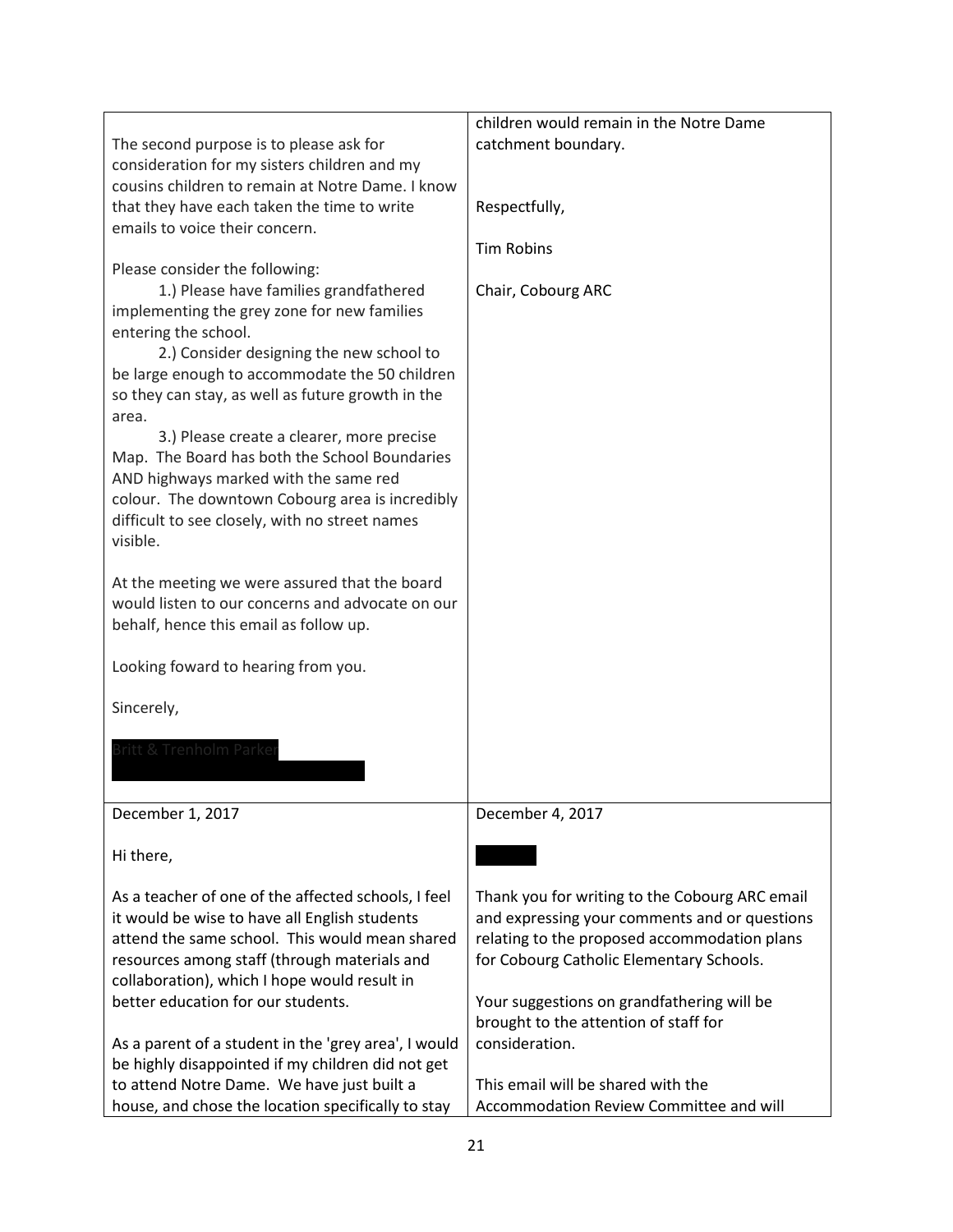| within the Notre Dame boundaries. My daughter                                                                                                                                                                                                                                                                                                                                                                                                                                                                                                                                                                                                                                                                                                                                                                                                                                                                                                                                                                                                                                                                                                                                                                                                                                                                                                                                                                                                                                                                                                              | become part of the official record.                                                                                                                                                                                                                                                                                                                                                                                                                                                                                                                                                                                                                                                                                                                                                                                                                                                                                                                                                                                                                                                                     |
|------------------------------------------------------------------------------------------------------------------------------------------------------------------------------------------------------------------------------------------------------------------------------------------------------------------------------------------------------------------------------------------------------------------------------------------------------------------------------------------------------------------------------------------------------------------------------------------------------------------------------------------------------------------------------------------------------------------------------------------------------------------------------------------------------------------------------------------------------------------------------------------------------------------------------------------------------------------------------------------------------------------------------------------------------------------------------------------------------------------------------------------------------------------------------------------------------------------------------------------------------------------------------------------------------------------------------------------------------------------------------------------------------------------------------------------------------------------------------------------------------------------------------------------------------------|---------------------------------------------------------------------------------------------------------------------------------------------------------------------------------------------------------------------------------------------------------------------------------------------------------------------------------------------------------------------------------------------------------------------------------------------------------------------------------------------------------------------------------------------------------------------------------------------------------------------------------------------------------------------------------------------------------------------------------------------------------------------------------------------------------------------------------------------------------------------------------------------------------------------------------------------------------------------------------------------------------------------------------------------------------------------------------------------------------|
| goes to school with numerous cousins and family                                                                                                                                                                                                                                                                                                                                                                                                                                                                                                                                                                                                                                                                                                                                                                                                                                                                                                                                                                                                                                                                                                                                                                                                                                                                                                                                                                                                                                                                                                            |                                                                                                                                                                                                                                                                                                                                                                                                                                                                                                                                                                                                                                                                                                                                                                                                                                                                                                                                                                                                                                                                                                         |
| friends. She is only in Year 1, but has found                                                                                                                                                                                                                                                                                                                                                                                                                                                                                                                                                                                                                                                                                                                                                                                                                                                                                                                                                                                                                                                                                                                                                                                                                                                                                                                                                                                                                                                                                                              | Please continue to monitor the Board's ARC                                                                                                                                                                                                                                                                                                                                                                                                                                                                                                                                                                                                                                                                                                                                                                                                                                                                                                                                                                                                                                                              |
| comfort in her school environment and I worry                                                                                                                                                                                                                                                                                                                                                                                                                                                                                                                                                                                                                                                                                                                                                                                                                                                                                                                                                                                                                                                                                                                                                                                                                                                                                                                                                                                                                                                                                                              | webpage for updates at www.pvnccdsb.on.ca or                                                                                                                                                                                                                                                                                                                                                                                                                                                                                                                                                                                                                                                                                                                                                                                                                                                                                                                                                                                                                                                            |
| about how she would handle a change of schools.                                                                                                                                                                                                                                                                                                                                                                                                                                                                                                                                                                                                                                                                                                                                                                                                                                                                                                                                                                                                                                                                                                                                                                                                                                                                                                                                                                                                                                                                                                            | attend any of the upcoming public meetings.                                                                                                                                                                                                                                                                                                                                                                                                                                                                                                                                                                                                                                                                                                                                                                                                                                                                                                                                                                                                                                                             |
| I know that the idea of grandfathering current                                                                                                                                                                                                                                                                                                                                                                                                                                                                                                                                                                                                                                                                                                                                                                                                                                                                                                                                                                                                                                                                                                                                                                                                                                                                                                                                                                                                                                                                                                             | Respectfully,                                                                                                                                                                                                                                                                                                                                                                                                                                                                                                                                                                                                                                                                                                                                                                                                                                                                                                                                                                                                                                                                                           |
| students into Notre Dame has been brought up                                                                                                                                                                                                                                                                                                                                                                                                                                                                                                                                                                                                                                                                                                                                                                                                                                                                                                                                                                                                                                                                                                                                                                                                                                                                                                                                                                                                                                                                                                               |                                                                                                                                                                                                                                                                                                                                                                                                                                                                                                                                                                                                                                                                                                                                                                                                                                                                                                                                                                                                                                                                                                         |
| by others (should boundaries change), but I                                                                                                                                                                                                                                                                                                                                                                                                                                                                                                                                                                                                                                                                                                                                                                                                                                                                                                                                                                                                                                                                                                                                                                                                                                                                                                                                                                                                                                                                                                                | <b>Tim Robins</b>                                                                                                                                                                                                                                                                                                                                                                                                                                                                                                                                                                                                                                                                                                                                                                                                                                                                                                                                                                                                                                                                                       |
| wonder how that would then affect my son who                                                                                                                                                                                                                                                                                                                                                                                                                                                                                                                                                                                                                                                                                                                                                                                                                                                                                                                                                                                                                                                                                                                                                                                                                                                                                                                                                                                                                                                                                                               | Chair, Cobourg ARC                                                                                                                                                                                                                                                                                                                                                                                                                                                                                                                                                                                                                                                                                                                                                                                                                                                                                                                                                                                                                                                                                      |
|                                                                                                                                                                                                                                                                                                                                                                                                                                                                                                                                                                                                                                                                                                                                                                                                                                                                                                                                                                                                                                                                                                                                                                                                                                                                                                                                                                                                                                                                                                                                                            |                                                                                                                                                                                                                                                                                                                                                                                                                                                                                                                                                                                                                                                                                                                                                                                                                                                                                                                                                                                                                                                                                                         |
|                                                                                                                                                                                                                                                                                                                                                                                                                                                                                                                                                                                                                                                                                                                                                                                                                                                                                                                                                                                                                                                                                                                                                                                                                                                                                                                                                                                                                                                                                                                                                            |                                                                                                                                                                                                                                                                                                                                                                                                                                                                                                                                                                                                                                                                                                                                                                                                                                                                                                                                                                                                                                                                                                         |
|                                                                                                                                                                                                                                                                                                                                                                                                                                                                                                                                                                                                                                                                                                                                                                                                                                                                                                                                                                                                                                                                                                                                                                                                                                                                                                                                                                                                                                                                                                                                                            |                                                                                                                                                                                                                                                                                                                                                                                                                                                                                                                                                                                                                                                                                                                                                                                                                                                                                                                                                                                                                                                                                                         |
| December 18, 2017                                                                                                                                                                                                                                                                                                                                                                                                                                                                                                                                                                                                                                                                                                                                                                                                                                                                                                                                                                                                                                                                                                                                                                                                                                                                                                                                                                                                                                                                                                                                          | December 19, 2017                                                                                                                                                                                                                                                                                                                                                                                                                                                                                                                                                                                                                                                                                                                                                                                                                                                                                                                                                                                                                                                                                       |
|                                                                                                                                                                                                                                                                                                                                                                                                                                                                                                                                                                                                                                                                                                                                                                                                                                                                                                                                                                                                                                                                                                                                                                                                                                                                                                                                                                                                                                                                                                                                                            |                                                                                                                                                                                                                                                                                                                                                                                                                                                                                                                                                                                                                                                                                                                                                                                                                                                                                                                                                                                                                                                                                                         |
| I realize this communication may be a little late in                                                                                                                                                                                                                                                                                                                                                                                                                                                                                                                                                                                                                                                                                                                                                                                                                                                                                                                                                                                                                                                                                                                                                                                                                                                                                                                                                                                                                                                                                                       |                                                                                                                                                                                                                                                                                                                                                                                                                                                                                                                                                                                                                                                                                                                                                                                                                                                                                                                                                                                                                                                                                                         |
|                                                                                                                                                                                                                                                                                                                                                                                                                                                                                                                                                                                                                                                                                                                                                                                                                                                                                                                                                                                                                                                                                                                                                                                                                                                                                                                                                                                                                                                                                                                                                            |                                                                                                                                                                                                                                                                                                                                                                                                                                                                                                                                                                                                                                                                                                                                                                                                                                                                                                                                                                                                                                                                                                         |
|                                                                                                                                                                                                                                                                                                                                                                                                                                                                                                                                                                                                                                                                                                                                                                                                                                                                                                                                                                                                                                                                                                                                                                                                                                                                                                                                                                                                                                                                                                                                                            |                                                                                                                                                                                                                                                                                                                                                                                                                                                                                                                                                                                                                                                                                                                                                                                                                                                                                                                                                                                                                                                                                                         |
|                                                                                                                                                                                                                                                                                                                                                                                                                                                                                                                                                                                                                                                                                                                                                                                                                                                                                                                                                                                                                                                                                                                                                                                                                                                                                                                                                                                                                                                                                                                                                            |                                                                                                                                                                                                                                                                                                                                                                                                                                                                                                                                                                                                                                                                                                                                                                                                                                                                                                                                                                                                                                                                                                         |
|                                                                                                                                                                                                                                                                                                                                                                                                                                                                                                                                                                                                                                                                                                                                                                                                                                                                                                                                                                                                                                                                                                                                                                                                                                                                                                                                                                                                                                                                                                                                                            |                                                                                                                                                                                                                                                                                                                                                                                                                                                                                                                                                                                                                                                                                                                                                                                                                                                                                                                                                                                                                                                                                                         |
|                                                                                                                                                                                                                                                                                                                                                                                                                                                                                                                                                                                                                                                                                                                                                                                                                                                                                                                                                                                                                                                                                                                                                                                                                                                                                                                                                                                                                                                                                                                                                            |                                                                                                                                                                                                                                                                                                                                                                                                                                                                                                                                                                                                                                                                                                                                                                                                                                                                                                                                                                                                                                                                                                         |
|                                                                                                                                                                                                                                                                                                                                                                                                                                                                                                                                                                                                                                                                                                                                                                                                                                                                                                                                                                                                                                                                                                                                                                                                                                                                                                                                                                                                                                                                                                                                                            |                                                                                                                                                                                                                                                                                                                                                                                                                                                                                                                                                                                                                                                                                                                                                                                                                                                                                                                                                                                                                                                                                                         |
|                                                                                                                                                                                                                                                                                                                                                                                                                                                                                                                                                                                                                                                                                                                                                                                                                                                                                                                                                                                                                                                                                                                                                                                                                                                                                                                                                                                                                                                                                                                                                            |                                                                                                                                                                                                                                                                                                                                                                                                                                                                                                                                                                                                                                                                                                                                                                                                                                                                                                                                                                                                                                                                                                         |
|                                                                                                                                                                                                                                                                                                                                                                                                                                                                                                                                                                                                                                                                                                                                                                                                                                                                                                                                                                                                                                                                                                                                                                                                                                                                                                                                                                                                                                                                                                                                                            |                                                                                                                                                                                                                                                                                                                                                                                                                                                                                                                                                                                                                                                                                                                                                                                                                                                                                                                                                                                                                                                                                                         |
|                                                                                                                                                                                                                                                                                                                                                                                                                                                                                                                                                                                                                                                                                                                                                                                                                                                                                                                                                                                                                                                                                                                                                                                                                                                                                                                                                                                                                                                                                                                                                            |                                                                                                                                                                                                                                                                                                                                                                                                                                                                                                                                                                                                                                                                                                                                                                                                                                                                                                                                                                                                                                                                                                         |
|                                                                                                                                                                                                                                                                                                                                                                                                                                                                                                                                                                                                                                                                                                                                                                                                                                                                                                                                                                                                                                                                                                                                                                                                                                                                                                                                                                                                                                                                                                                                                            |                                                                                                                                                                                                                                                                                                                                                                                                                                                                                                                                                                                                                                                                                                                                                                                                                                                                                                                                                                                                                                                                                                         |
|                                                                                                                                                                                                                                                                                                                                                                                                                                                                                                                                                                                                                                                                                                                                                                                                                                                                                                                                                                                                                                                                                                                                                                                                                                                                                                                                                                                                                                                                                                                                                            |                                                                                                                                                                                                                                                                                                                                                                                                                                                                                                                                                                                                                                                                                                                                                                                                                                                                                                                                                                                                                                                                                                         |
|                                                                                                                                                                                                                                                                                                                                                                                                                                                                                                                                                                                                                                                                                                                                                                                                                                                                                                                                                                                                                                                                                                                                                                                                                                                                                                                                                                                                                                                                                                                                                            |                                                                                                                                                                                                                                                                                                                                                                                                                                                                                                                                                                                                                                                                                                                                                                                                                                                                                                                                                                                                                                                                                                         |
|                                                                                                                                                                                                                                                                                                                                                                                                                                                                                                                                                                                                                                                                                                                                                                                                                                                                                                                                                                                                                                                                                                                                                                                                                                                                                                                                                                                                                                                                                                                                                            |                                                                                                                                                                                                                                                                                                                                                                                                                                                                                                                                                                                                                                                                                                                                                                                                                                                                                                                                                                                                                                                                                                         |
|                                                                                                                                                                                                                                                                                                                                                                                                                                                                                                                                                                                                                                                                                                                                                                                                                                                                                                                                                                                                                                                                                                                                                                                                                                                                                                                                                                                                                                                                                                                                                            |                                                                                                                                                                                                                                                                                                                                                                                                                                                                                                                                                                                                                                                                                                                                                                                                                                                                                                                                                                                                                                                                                                         |
|                                                                                                                                                                                                                                                                                                                                                                                                                                                                                                                                                                                                                                                                                                                                                                                                                                                                                                                                                                                                                                                                                                                                                                                                                                                                                                                                                                                                                                                                                                                                                            |                                                                                                                                                                                                                                                                                                                                                                                                                                                                                                                                                                                                                                                                                                                                                                                                                                                                                                                                                                                                                                                                                                         |
|                                                                                                                                                                                                                                                                                                                                                                                                                                                                                                                                                                                                                                                                                                                                                                                                                                                                                                                                                                                                                                                                                                                                                                                                                                                                                                                                                                                                                                                                                                                                                            |                                                                                                                                                                                                                                                                                                                                                                                                                                                                                                                                                                                                                                                                                                                                                                                                                                                                                                                                                                                                                                                                                                         |
|                                                                                                                                                                                                                                                                                                                                                                                                                                                                                                                                                                                                                                                                                                                                                                                                                                                                                                                                                                                                                                                                                                                                                                                                                                                                                                                                                                                                                                                                                                                                                            |                                                                                                                                                                                                                                                                                                                                                                                                                                                                                                                                                                                                                                                                                                                                                                                                                                                                                                                                                                                                                                                                                                         |
|                                                                                                                                                                                                                                                                                                                                                                                                                                                                                                                                                                                                                                                                                                                                                                                                                                                                                                                                                                                                                                                                                                                                                                                                                                                                                                                                                                                                                                                                                                                                                            |                                                                                                                                                                                                                                                                                                                                                                                                                                                                                                                                                                                                                                                                                                                                                                                                                                                                                                                                                                                                                                                                                                         |
|                                                                                                                                                                                                                                                                                                                                                                                                                                                                                                                                                                                                                                                                                                                                                                                                                                                                                                                                                                                                                                                                                                                                                                                                                                                                                                                                                                                                                                                                                                                                                            |                                                                                                                                                                                                                                                                                                                                                                                                                                                                                                                                                                                                                                                                                                                                                                                                                                                                                                                                                                                                                                                                                                         |
|                                                                                                                                                                                                                                                                                                                                                                                                                                                                                                                                                                                                                                                                                                                                                                                                                                                                                                                                                                                                                                                                                                                                                                                                                                                                                                                                                                                                                                                                                                                                                            |                                                                                                                                                                                                                                                                                                                                                                                                                                                                                                                                                                                                                                                                                                                                                                                                                                                                                                                                                                                                                                                                                                         |
|                                                                                                                                                                                                                                                                                                                                                                                                                                                                                                                                                                                                                                                                                                                                                                                                                                                                                                                                                                                                                                                                                                                                                                                                                                                                                                                                                                                                                                                                                                                                                            |                                                                                                                                                                                                                                                                                                                                                                                                                                                                                                                                                                                                                                                                                                                                                                                                                                                                                                                                                                                                                                                                                                         |
|                                                                                                                                                                                                                                                                                                                                                                                                                                                                                                                                                                                                                                                                                                                                                                                                                                                                                                                                                                                                                                                                                                                                                                                                                                                                                                                                                                                                                                                                                                                                                            |                                                                                                                                                                                                                                                                                                                                                                                                                                                                                                                                                                                                                                                                                                                                                                                                                                                                                                                                                                                                                                                                                                         |
|                                                                                                                                                                                                                                                                                                                                                                                                                                                                                                                                                                                                                                                                                                                                                                                                                                                                                                                                                                                                                                                                                                                                                                                                                                                                                                                                                                                                                                                                                                                                                            |                                                                                                                                                                                                                                                                                                                                                                                                                                                                                                                                                                                                                                                                                                                                                                                                                                                                                                                                                                                                                                                                                                         |
|                                                                                                                                                                                                                                                                                                                                                                                                                                                                                                                                                                                                                                                                                                                                                                                                                                                                                                                                                                                                                                                                                                                                                                                                                                                                                                                                                                                                                                                                                                                                                            |                                                                                                                                                                                                                                                                                                                                                                                                                                                                                                                                                                                                                                                                                                                                                                                                                                                                                                                                                                                                                                                                                                         |
|                                                                                                                                                                                                                                                                                                                                                                                                                                                                                                                                                                                                                                                                                                                                                                                                                                                                                                                                                                                                                                                                                                                                                                                                                                                                                                                                                                                                                                                                                                                                                            |                                                                                                                                                                                                                                                                                                                                                                                                                                                                                                                                                                                                                                                                                                                                                                                                                                                                                                                                                                                                                                                                                                         |
|                                                                                                                                                                                                                                                                                                                                                                                                                                                                                                                                                                                                                                                                                                                                                                                                                                                                                                                                                                                                                                                                                                                                                                                                                                                                                                                                                                                                                                                                                                                                                            |                                                                                                                                                                                                                                                                                                                                                                                                                                                                                                                                                                                                                                                                                                                                                                                                                                                                                                                                                                                                                                                                                                         |
|                                                                                                                                                                                                                                                                                                                                                                                                                                                                                                                                                                                                                                                                                                                                                                                                                                                                                                                                                                                                                                                                                                                                                                                                                                                                                                                                                                                                                                                                                                                                                            |                                                                                                                                                                                                                                                                                                                                                                                                                                                                                                                                                                                                                                                                                                                                                                                                                                                                                                                                                                                                                                                                                                         |
|                                                                                                                                                                                                                                                                                                                                                                                                                                                                                                                                                                                                                                                                                                                                                                                                                                                                                                                                                                                                                                                                                                                                                                                                                                                                                                                                                                                                                                                                                                                                                            |                                                                                                                                                                                                                                                                                                                                                                                                                                                                                                                                                                                                                                                                                                                                                                                                                                                                                                                                                                                                                                                                                                         |
|                                                                                                                                                                                                                                                                                                                                                                                                                                                                                                                                                                                                                                                                                                                                                                                                                                                                                                                                                                                                                                                                                                                                                                                                                                                                                                                                                                                                                                                                                                                                                            |                                                                                                                                                                                                                                                                                                                                                                                                                                                                                                                                                                                                                                                                                                                                                                                                                                                                                                                                                                                                                                                                                                         |
|                                                                                                                                                                                                                                                                                                                                                                                                                                                                                                                                                                                                                                                                                                                                                                                                                                                                                                                                                                                                                                                                                                                                                                                                                                                                                                                                                                                                                                                                                                                                                            |                                                                                                                                                                                                                                                                                                                                                                                                                                                                                                                                                                                                                                                                                                                                                                                                                                                                                                                                                                                                                                                                                                         |
| has yet to start school?<br>Thank you for your consideration in this matter,<br>terms of decisions that may have already been<br>made for Cobourg's Catholic elementary schools.<br>However, I would like to express my view point as<br>a parent to give consideration again for the<br>creation of a French Immersion Centre in<br>Cobourg.<br>My youngest daughter is currently in grade 3 at<br>St. Michael in Cobourg where she has been<br>enjoying her year immensely in a French only<br>learning environment. I know from my older<br>children attending the French Immersion<br>program (over the past 20 years), they strongly<br>felt it would have been beneficial for them to<br>have been in a "French only" environment. The<br>also commented that in terms of the social<br>aspect of school, their friends were from the<br>immersion program as well.<br>I know this had been previously discussed when<br>my oldest daughter was enrolled and Notre<br>Dame was reopening as an elementary school.<br>I understand that the board also has a current<br>open French Immersion Centre in Bowmanville.<br>Any statics from their school would be really<br>helpful for those making decisions.<br>I believe it would be also beneficial to wait until<br>the end of the current school year before making<br>final decisions. This would allow the teachers,<br>parents and students the opportunity to<br>comment and reflect on the success of St.<br>Michael as a French only school.<br>To quote from the Board's website "Research | Thank you for writing to the Cobourg ARC email<br>and expressing your comments and or questions<br>relating to the proposed accommodation plans<br>for Cobourg Catholic Elementary Schools.<br>Your suggestions on single track "French only"<br>environment will be considered by staff including<br>review of statistical data. Further, all proposed<br>accommodation options commit to an<br>implementation date that is subject to the<br>Ministry of Education approval of capital<br>improvements. As such, closure of St. Michael<br>and transfer of the French Immersion program<br>would not occur until the Board of Trustees<br>approve the final accommodation option and the<br>Ministry of Education approves capital funding<br>and work is completed.<br>This email will be shared with the<br>Accommodation Review Committee and will<br>become part of the official record.<br>Please continue to monitor the Board's ARC<br>webpage for updates at www.pvnccdsb.on.ca or<br>attend any of the upcoming public meetings.<br>Respectfully,<br><b>Tim Robins</b><br>Chair, Cobourg ARC |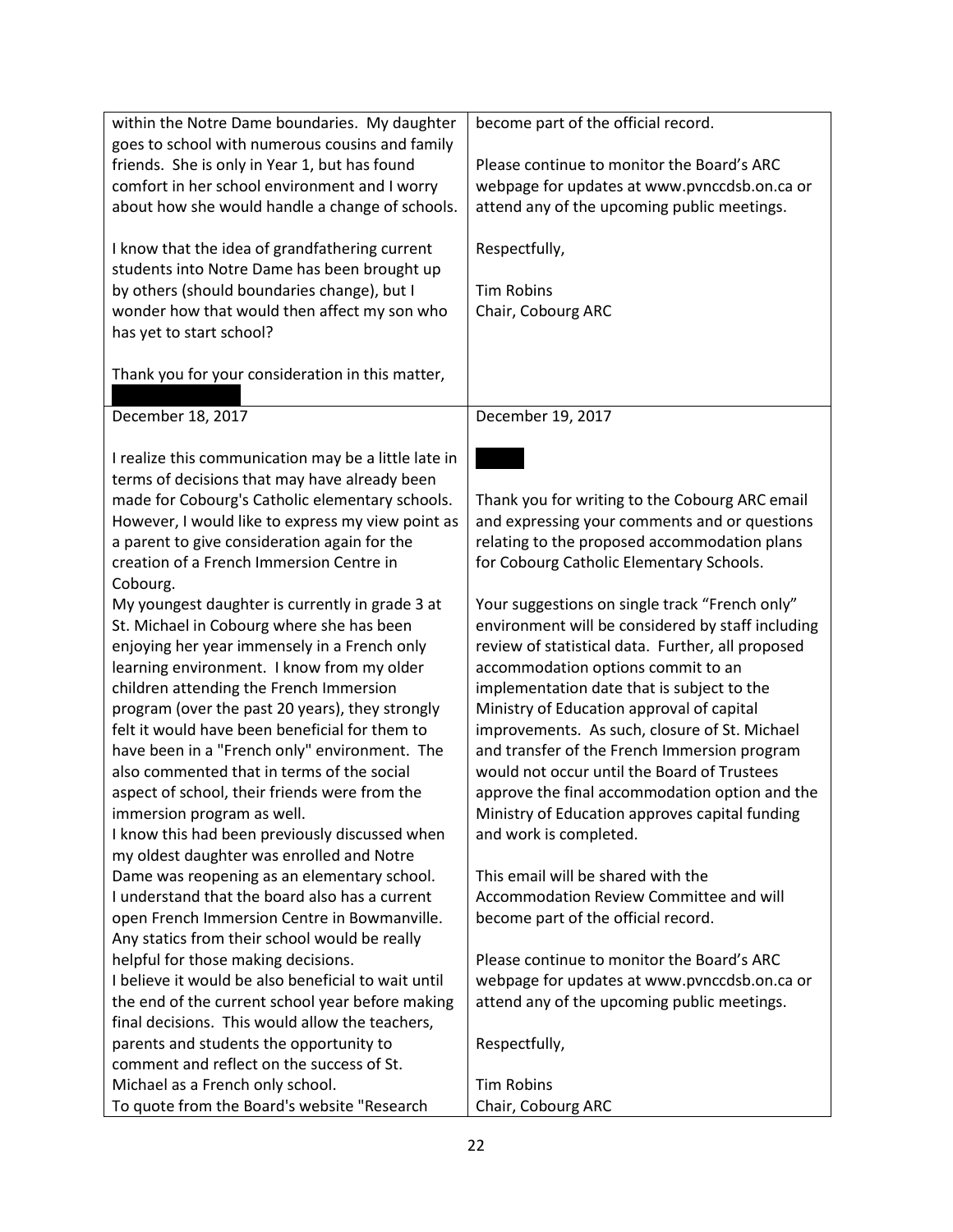| shows that success in learning a language is    |  |
|-------------------------------------------------|--|
| directly related to the amount of time spent    |  |
| hearing and speaking it. The Board's Early      |  |
| Immersion program offers students more time     |  |
| for learning French, and they naturally develop |  |
| confidence and an ability to speak with native- |  |
| like fluency."                                  |  |
| Any re-consideration toward this proposal would |  |
| be appreciated.                                 |  |
|                                                 |  |
| Thank you                                       |  |
|                                                 |  |
|                                                 |  |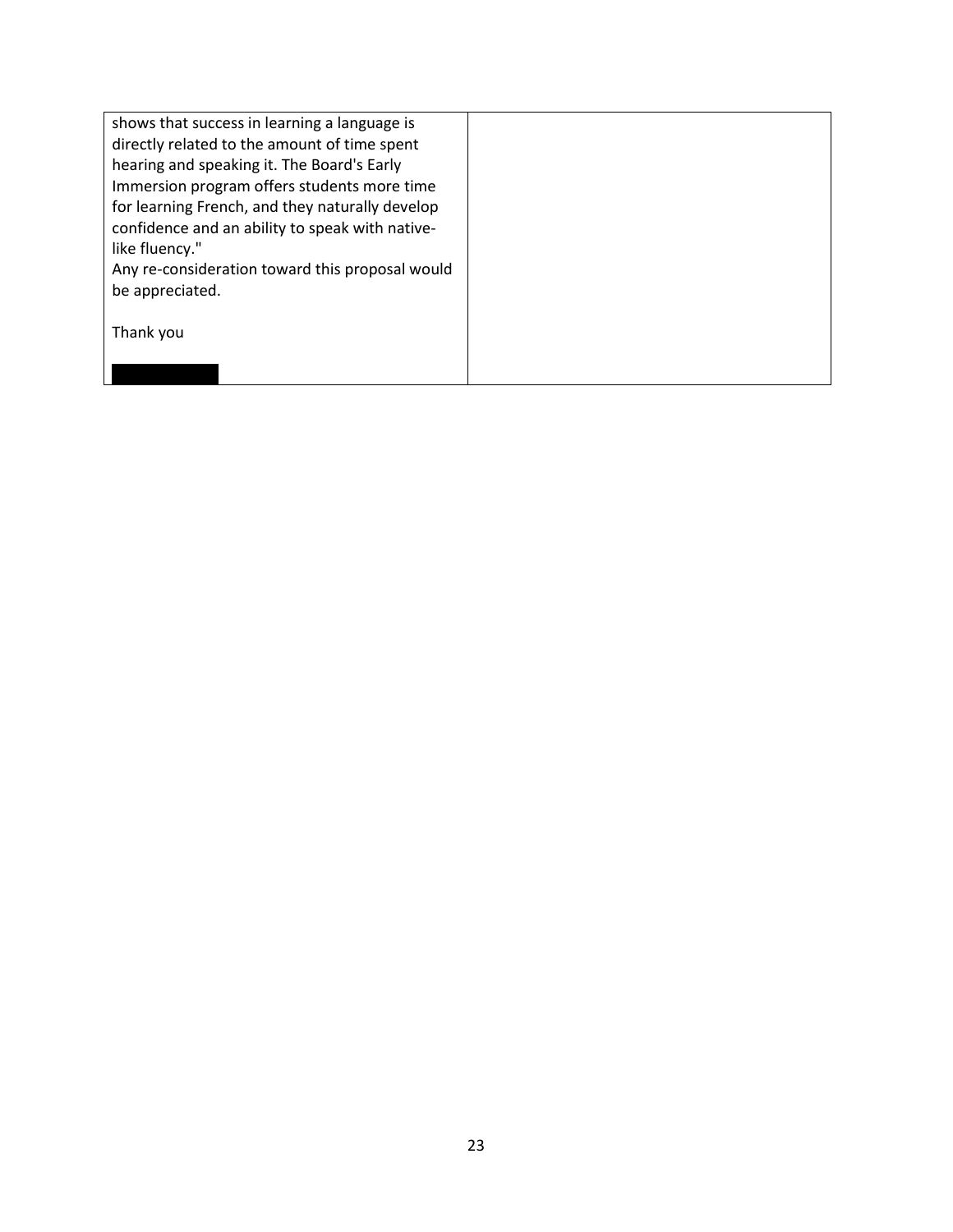December 18, 2017

December 19, 2017

I realize this communication may be a little late in terms of decisions that may have already been made for Cobourg's Catholic elementary schools. However, I would like to express my view point as a parent to give consideration again for the creation of a French Immersion Centre in Cobourg.

My youngest daughter is currently in grade 3 at St. Michael in Cobourg where she has been enjoying her year immensely in a French only learning environment. I know from my older children attending the French Immersion program (over the past 20 years), they strongly felt it would have been beneficial for them to have been in a "French only" environment. The also commented that in terms of the social aspect of school, their friends were from the immersion program as well.

I know this had been previously discussed when my oldest daughter was enrolled and Notre Dame was reopening as an elementary school.

I understand that the board also has a current open French Immersion Centre in Bowmanville. Any statics from their school would be really helpful for those making decisions.

I believe it would be also beneficial to wait until the end of the current school year before making final decisions. This would allow the teachers, parents and students the opportunity to comment and reflect on the success of St. Michael as a French only school.

To quote from the Board's website "Research shows that success in learning a language is directly related to the amount of time spent hearing and speaking it. The Board's Early Immersion program offers students more time for learning French, and they naturally develop Thank you for writing to the Cobourg ARC email and expressing your comments and or questions relating to the proposed accommodation plans for Cobourg Catholic Elementary Schools.

Your suggestions on single track "French only" environment will be considered by staff including review of statistical data. Further, all proposed accommodation options commit to an implementation date that is subject to the Ministry of Education approval of capital improvements. As such, closure of St. Michael and transfer of the French Immersion program would not occur until the Board of Trustees approve the final accommodation option and the Ministry of Education approves capital funding and work is completed.

This email will be shared with the Accommodation Review Committee and will become part of the official record.

Please continue to monitor the Board's ARC webpage for updates at www.pvnccdsb.on.ca or attend any of the upcoming public meetings.

Respectfully,

Tim Robins

Chair, Cobourg ARC